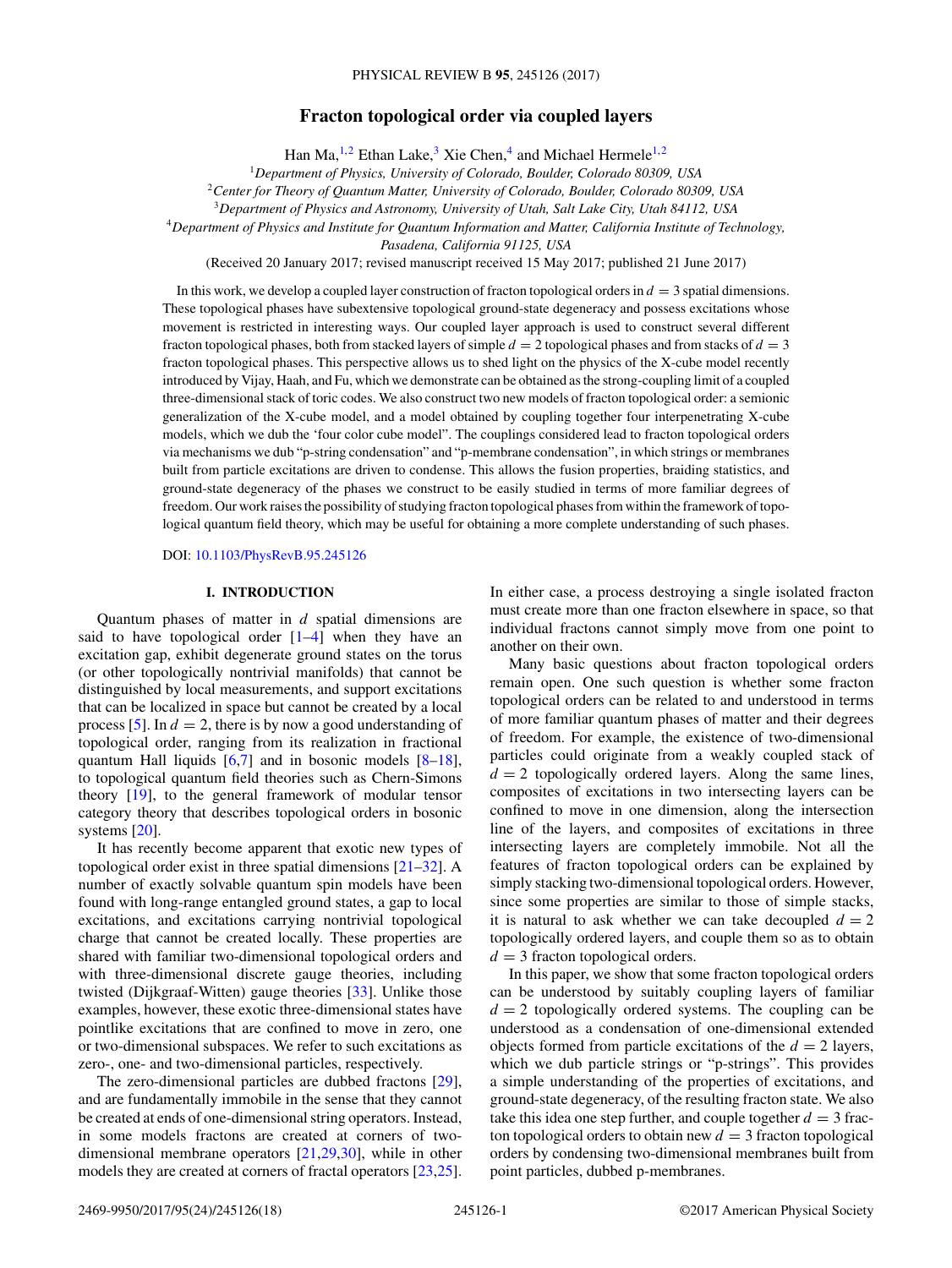<span id="page-1-0"></span>This paper is organized as follows. In Sec. II, we show how to obtain a certain type of fracton topological order, realized in the X-cube model of Ref. [\[30\]](#page-17-0), by coupling together layers of toric codes [\[17\]](#page-17-0) covering the simple cubic lattice. The coupling is a *ZZ* exchange interaction, and in the strong coupling limit, we reproduce the Hamiltonian of the X-cube model at sixth order in perturbation theory. We also consider *XX* coupling, where we obtain the usual  $d = 3$  toric code model in the strong coupling limit.

The strong coupling analysis suggests that the X-cube topological order can be understood in terms of the degrees of freedom of  $d = 2$  toric code layers. Section [III A](#page-2-0) examines this relationship through the lens of p-string condensation at intermediate coupling strengths. The X-cube model supports one-dimensional "electric" particle excitations and zerodimensional "magnetic" fractons.

We show that the one-dimensional particles are formed from pairs of toric code *e*-particles, and that fractons are created at the ends of open p-strings. *m*-particles survive in the X-cube model as bound states of two fractons. The resulting perspective also allows us to easily calculate the ground-state degeneracy (GSD) of the X-cube model, which we do in Sec. [III B.](#page-5-0) In Sec. [III C,](#page-6-0) we apply a similar intermediate coupling picture to the case of  $d = 2$  toric codes coupled by *XX* coupling, where condensation of composites of two *e*-particles leads to a standard  $d = 3$  toric code phase.

In Sec. [IV,](#page-6-0) we introduce a new type of fracton topological order obtained via p-membrane condensation in a system of four interpenetrating X-cube models. We dub the resulting exactly solvable model the "four color cube (FCC)" model. The FCC model has an electric-magnetic self-duality, and all its excitations can be obtained as composites of immobile fractons. We describe the properties of the FCC model's excitations, and calculate its GSD on the three-torus, which we find to be  $\log_2 GSD_{\text{FCC}} = 32L - 24$ .

In Sec. [V,](#page-10-0) we construct a semionic version of the X-cube model, obtained by coupling together stacks of models with doubled semion topological order. The main new feature in the semionic version of the X-cube model is the addition of nontrivial "braiding statistics" between the one-dimensional excitations. We expect that our method of obtaining the semionic X-cube model can be readily extended to construct fracton phases from coupled stacks of more general types of topological order.

The paper concludes in Sec. [VI,](#page-12-0) where we discuss future directions and open questions raised by our work. Technical details are given in two appendices.

### **II. X-CUBE MODEL FROM TORIC CODE LAYERS: STRONG COUPLING**

Our starting point is a model of coupled layers of  $d = 2$ toric codes. In this section, we consider the limit of strong coupling, and show that our model reduces exactly to the Xcube Hamiltonian in this limit, using standard techniques of degenerate perturbation theory. We also show that, in the same model but with a different form of coupling, upon taking the strong coupling limit we obtain the conventional  $d = 3$  toric code model.

We begin by describing the system in the decoupled limit. We consider *three* independent stacks of square-lattice toric codes along the  $\mu = x, y, z$  directions of the cubic lattice. The toric codes cover the cubic lattice in such a way that two Ising spins reside on every cubic link. For example, a link oriented in the *x* direction is contained in one *xy* plane and one *xz* plane. One of the spins on the link is part of an *xy*-plane toric code, while the other participates in a *xz*-plane toric code.

Before describing how to couple the toric codes, we establish some notation. We label cubic lattice vertices by  $i, j$ , links by  $\ell$ , square plaquettes by  $p$ , and  $\{100\}$ ,  $\{010\}$ , and {001} lattice planes by *P*. Lattice directions are indicated by  $\mu = x, y, z$ , we write  $\ell = (i, \mu)$  for the link extending from *i* in the  $+\mu$  direction, and we refer to links as  $\mu$ -links when we want to indicate their direction. Sometimes it is convenient to indicate links by nearest-neighbor pairs of sites *ij* . Each plaquette *p* has an orientation denoted  $o(p) = x, y, z$ , which specifies the direction normal to *p*. Similarly, the orientation of the plane *P* is written  $o(P)$ .

On each link we place two Ising spins. *Z* and *X* Pauli operators for the spins on the link  $\ell = (i,\mu)$  are written  $Z^{\nu}_{(i,\mu)}, X^{\nu}_{(i,\mu)}$ . The superscript  $\nu = x, y, z \ (\nu \neq \mu)$  indicates the orientation of the toric code plane in which the spin participates. That is, each spin is a member of a  $d = 2$  toric code on plane *P* that contains  $\ell$ , and with  $\nu = o(P)$ .

The toric code Hamiltonian for plane *P* is written

$$
H_P^{TC} = -\sum_{i \in P} A_i^{o(P)} - \sum_{p \in P} B_p,\tag{1}
$$

where we introduced the usual vertex operators

$$
A_i^{\mu} = \prod_{ij \perp \mu} Z_{ij}^{\mu}.
$$
 (2)

Here, the product is over the four links touching *i* and perpendicular to the direction  $\mu$ . We also introduced plaquette operators

$$
B_p = \prod_{\ell \in p} X_{\ell}^{o(p)}.
$$
 (3)

We note that  $B_p$  does not carry a superscript indicating its orientation, as this is already implicit upon specifying *p*.

Now we couple together the toric code layers with the Hamiltonian

$$
H = \sum_{P} H_{P}^{\text{TC}} - J_{z} \sum_{\ell} Z_{\ell}^{\mu_{1}} Z_{\ell}^{\mu_{2}}.
$$
 (4)

Here,  $\mu_1$  and  $\mu_2$  are the two lattice directions perpendicular to *-*. The two spins on each link now interact via a *ZZ* exchange interaction with coefficient  $J_z > 0$ . When  $J_z = 0$ , we have decoupled toric code layers.

We now take the limit  $J_z \rightarrow \infty$  and treat  $H^{TC} = \sum_{P} H_P^{TC}$ as a perturbation. First, ignoring the perturbation, we have an extensively degenerate ground-state space, where any spin configuration in the *Z* basis satisfying the constraint  $Z_{\ell}^{\mu_1}$  =  $Z_{\ell}^{\mu_2}$  is a ground state. The ground space on link  $\ell$  is that of an Ising spin with Pauli operators

$$
\mathcal{Z}_{\ell} \equiv Z_{\ell}^{\mu_1} = Z_{\ell}^{\mu_2},\tag{5}
$$

$$
\mathcal{X}_{\ell} \equiv X_{\ell}^{\mu_1} X_{\ell}^{\mu_2},\tag{6}
$$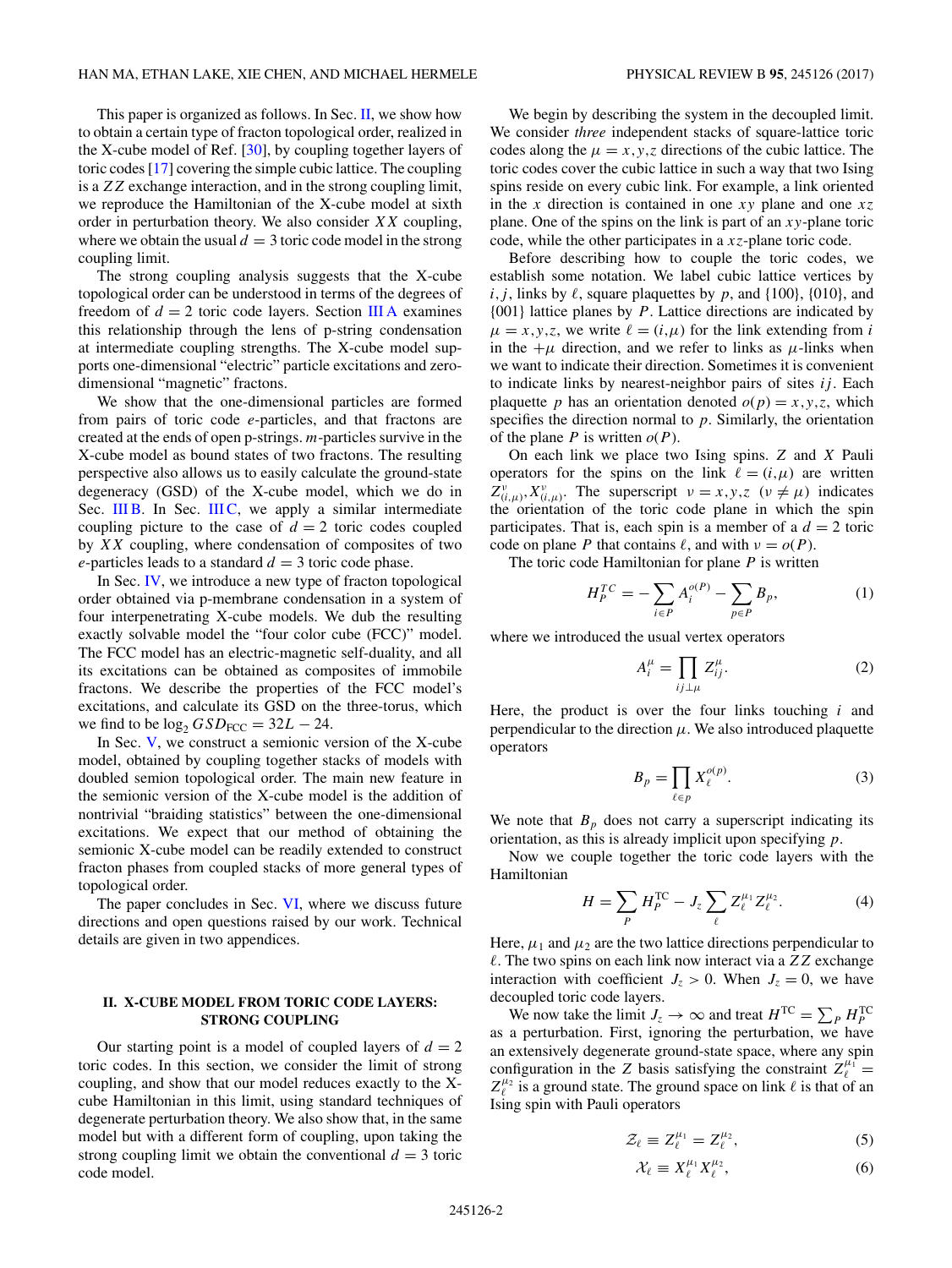<span id="page-2-0"></span>

FIG. 1. Illustration of cube and vertex terms in the X-cube model related to plaquette and vertex terms from toric code layers.

which commute with the  $J_z$  coupling term. Any operator acting within the many-body ground space can be written in terms of these operators.

The ground-state space is split by an effective Hamiltonian we obtain using Brillouin-Wigner degenerate perturbation theory. The details are described in Appendix  $\overline{A}$ ; it is necessary to take care of some technical issues in order to go beyond leading order. We obtain the X-cube Hamiltonian at sixth order in perturbation theory:

$$
H_{XC} = -\sum_{i} \sum_{\mu=x,y,z} \mathcal{A}_i^{\mu} - K \sum_{c} \mathcal{B}_c, \tag{7}
$$

where the relation between terms in the X-cube model and toric code layers is shown in Fig. 1. Here, we have dropped constant terms, and we defined

$$
\mathcal{A}_i^{\mu} = \prod_{ij \perp \mu} \mathcal{Z}_{ij}.
$$
 (8)

Moreover, *c* labels elementary cubes of the lattice, and

$$
\mathcal{B}_c = \prod_{\ell \in c} \mathcal{X}_\ell,\tag{9}
$$

where the product is over the 12 edges of the cube *c*. The coupling of the cube term is  $K = C/J_z^5$ , where  $C > 0$  is a constant factor that can be computed if desired following the discussion of Appendix [A.](#page-13-0) We have not computed *C* because its value plays no role in our discussion.

To summarize the perturbation theory analysis, the vertex term of  $H^{TC}$  contributes at first order and gives the vertex term (first term) of the X-cube Hamiltonian. This is simple to understand, as projection to the ground-state space simply replaces  $Z_{\ell}^{\mu}$  with  $Z_{\ell}$ . The cube term is a product of six  $B_{p}$ 's, where each  $B_p$  operator anticommutes with the  $J_z$  term on the four links in the perimeter of *p*. To obtain a nontrivial operator within the ground-state space as a product of  $B_p$ 's, we have to take a product over plaquettes forming a closed surface. The smallest such surface is a single cube with six faces, so the cube term is the lowest-order such contribution arising in perturbation theory. This is described in more detail in Appendix [A,](#page-13-0) where it is also shown that no other terms arise between first and sixth order.

We have shown that *H* interpolates between decoupled  $d = 2$  toric codes when  $J_z = 0$ , and the X-cube Hamiltonian when  $J_z \rightarrow \infty$ . This suggests that the topological order of the X-cube model can be understood in terms of degrees of freedom of the decoupled toric codes. To develop this idea, we need to consider the effect of the  $J<sub>z</sub>$  term at weak and intermediate coupling, which is done in Sec. III.

We conclude this section with a brief discussion of the effect of replacing the *ZZ* coupling with *XX* coupling, specifically adopting the Hamiltonian

$$
H_{XX} = \sum_{P} H_{P}^{TC} - J_{x} \sum_{\ell} X_{\ell}^{\mu_1} X_{\ell}^{\mu_2}.
$$
 (10)

Again considering the  $J_x \rightarrow +\infty$  limit, the single-site ground space is that of an Ising spin with Pauli operators  $\mathcal{X}_{\ell} \equiv X_{\ell}^{\mu_1} =$  $\hat{X}_{\ell}^{\mu_2}$  and  $\mathcal{Z}_{\ell} = Z_{\ell}^{\mu_1} Z_{\ell}^{\mu_2}$ . Degenerate perturbation theory results in the usual  $d = 3$  toric code model,

$$
H_{3DTC} = -\sum_{p} \mathcal{B}_{p} - \tilde{K} \sum_{i} \mathcal{A}_{i}, \qquad (11)
$$

where  $B_p = \prod_{\ell \in p} \mathcal{X}_{\ell}$ , and  $\mathcal{A}_i = \prod_j \mathcal{Z}_{ij}$ , with the latter product over the six links touching *i*. The coefficient of the vertex term satisfies  $\tilde{K} \propto J_x^{-2}$ . The fact that we obtain the *d* = 3 toric code model when  $J_x \rightarrow \infty$  can be understood coming from the limit of weak  $J_x$  as a condensation of bound states  $e_1e_2$ , where  $e_1, e_2$  are  $e$ -particles in two intersecting toric code layers. This is described in Sec. [III C.](#page-6-0)

### **III. X-CUBE MODEL FROM TORIC CODE LAYERS: INTERMEDIATE COUPLING**

While it is suggestive, the fact that we obtain the X-cube model upon strongly coupling toric code layers does not directly relate the properties of the X-cube model to the properties of decoupled toric codes. Motivated by the strong coupling analysis, here we consider small and intermediate values of  $J_z$ , and show that the topological order of the X-cube model can be obtained from decoupled toric codes by condensation of extended one-dimensional objects we dub "p-strings." This allows us to describe properties of the X-cube model in terms of the degrees of freedom of decoupled toric code layers. In particular, we use this condensation picture to recover the properties of the X-cube model's topological excitations, and to give a simple computation of the ground-state degeneracy on a three-torus. In Sec. [III C,](#page-6-0) we consider a similar picture for toric code layers with *XX* coupling, where condensation of bound pairs of two *e* particles leads to a description of  $d = 3$  toric code topological order.

#### **A. Fracton topological order from p-string condensation**

Since the  $J_z$  coupling term does not commute with the  $B_p$  term in the original toric code Hamiltonian, acting with it creates toric code *m* particles, which occur on plaquettes that violate the  $B_p$  terms in  $H_p^{\text{TC}}$ . In particular, acting with the coupling operator  $Z_{\ell}^{\mu_1} Z_{\ell}^{\mu_2}$  creates two pairs of *m* particles on the four plaquettes touching the link  $\ell$  (Fig. [2\)](#page-3-0).

If we represent each *m* particle by a line segment normal to the plane in which it moves, the line segments for the four *m* particles created by  $Z_{\ell}^{\mu_1} Z_{\ell}^{\mu_2}$  can be joined into a closed string. We refer to this string as a p-string, where "p" stands for particle, as it is built out toric code particle excitations.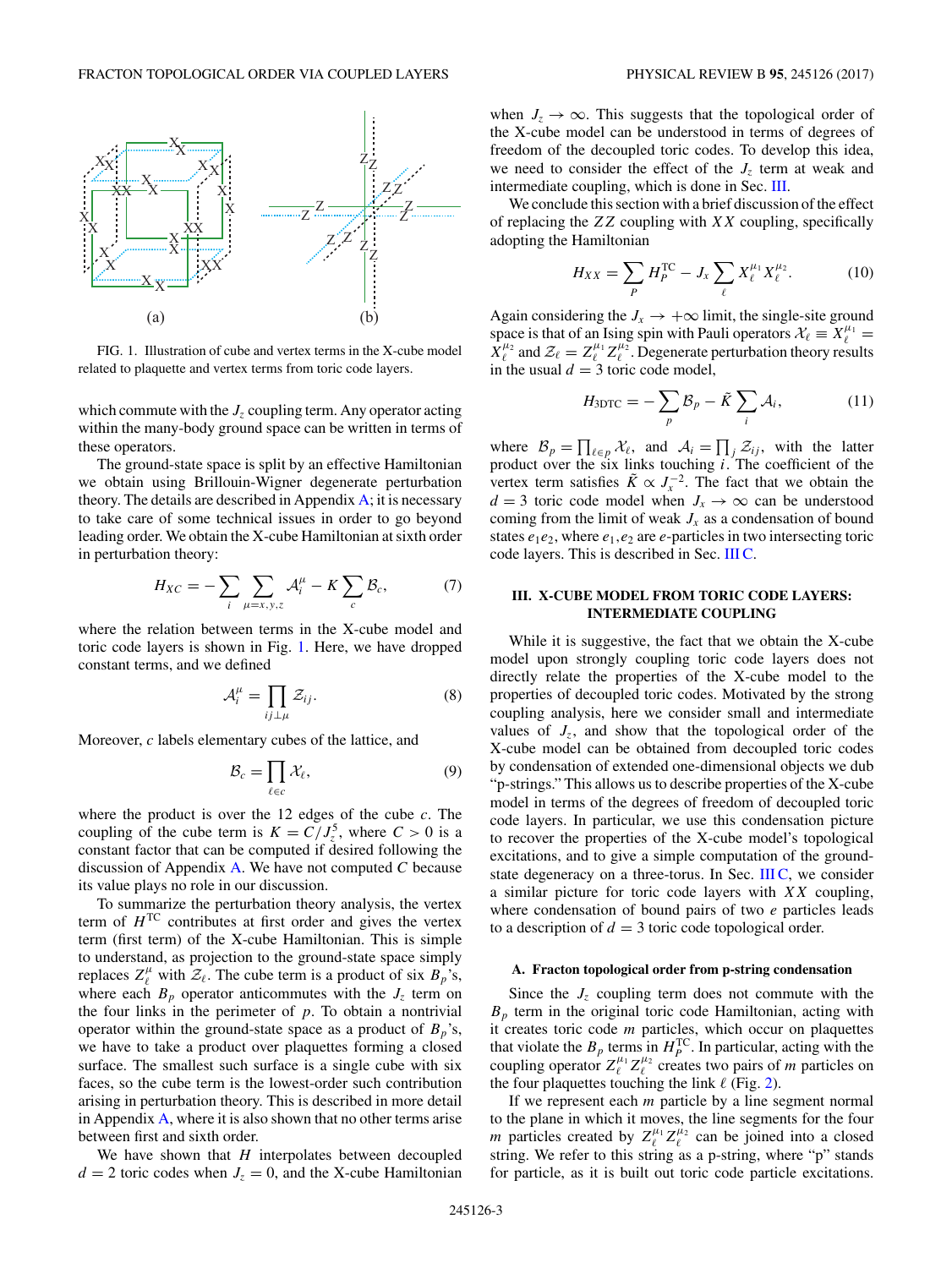<span id="page-3-0"></span>

FIG. 2. An elementary p-string which forms the building block of the p-string condensate. The green thick link denotes an action of  $Z_{\ell}^x Z_{\ell}^y$ , which creates four *m* particles (shown as black x's connected by the dashed lines). The black dot shows the location of the physical spin  $\mathcal{Z}_{\ell} (= Z_{\ell}^{x} = Z_{\ell}^{y})$ . The blue string represents the p-string, which connects the *m* particles on the perimeter of the membrane.

An elementary p-string created by the application of a single  $Z_{\ell}^{\mu_1} Z_{\ell}^{\mu_2}$  operator is shown in Fig. 2. Acting with a collection of  $Z_{\ell}^{\mu_1} Z_{\ell}^{\mu_2}$  operators on links orthogonal to a rectangular membrane creates larger p-strings, as shown in Fig. 3.

As we increase  $J<sub>z</sub>$  from zero, at some point we expect to induce a condensation of the p-strings created by the  $J_z$ exchange interaction. Upon condensation, p-strings appear at all sizes and propagate freely through the system, driving a confinement transition in the electric sectors of the toric code layers. In particular, we will see that this condensation process leads to the confinement of individual *e* particles, while bound pairs of *e* particles on intersecting planes survive the condensation process.

In order to examine what happens to the toric code *e* particles under the p-string condensation, we will examine how  $e_P$  particles braid with the p-string condensate, where  $e_P$ denotes a plane-*P* toric code *e* particle (a violation of the  $A_i^{o(P)}$ term in  $H_P^{\text{TC}}$ ). The kind of braiding process we need to look at is one in which a p-string winds around a single  $e_{P_0^{\mu}}$  particle in a particular plane  $P_0^{\mu}$  with  $o(P_0^{\mu}) = \mu$ , as illustrated in Fig. 4.

During the braiding process, we move the p-string around the  $e_{P_0^{\mu}}$  excitation by keeping the right part of the loop fixed



FIG. 3. A larger p-string, obtained by acting with  $Z_{\ell}^x Z_{\ell}^z$  operators along the links orthogonal to a rectangular membrane (marked in green).



FIG. 4. A braiding process between a p-string in the condensate and an  $e_{P_0^{\mu}}$  particle. The process is drawn in a "continuum limit," where we do not show the individual *m* particles making up the p-string. During the braiding process the right side of the p-string is held fixed, while the left side sweeps out the motion indicated by the gray arrow.

and moving the left part around the  $e_{P_0^{\mu}}$  excitation as shown by the path of the gray arrow in Fig. 4. Since p-strings are composed of *m* particles, each intersection of the loop with a plane  $P$  defines the location of an  $m_P$  particle in that plane. We set the location of the  $e_{P_0^{\mu}}$  excitation as the origin of our coordinate system, and label the three planes containing the origin by  $P_0^{\nu}$  for  $\nu = x, y, z$ , and  $o(P_0^{\nu}) = \nu$ . In particular, the *xy* plane containing the origin is  $P_0^z$ . Tracking the intersection of the p-string with  $P_0^z$ , we see that moving the p-string induces a braiding of an  $m_{P_0^z}$  particle with  $e_{P_0^{\mu}}$ , which contributes a phase of  $\theta_{e_{P_0^{\mu},m_{P_0^z}}} = \pi \delta_{\mu,z}$  to the braiding of the p-string with  $e_{P_0^{\mu}}$ . Intersections of the p-string with other *xy* planes *P* not containing the origin ( $o(P) = z$  but  $P \neq P_0^z$ ) do not contribute, because in that case  $\theta_{e_{P_0^z},m_P}=0$ .

Similar arguments apply to for  $P_0^x$  and  $P_0^y$ , whose intersections with the p-string are  $m_{P_0^x}$  and  $m_{P_0^y}$  particles. These particles are braided around  $e_{P_0^{\mu}}$  during the p-string braiding process, contributing phases of  $\theta_{e_{P_0^{\mu}},m_{P_0^x}} = \pi \delta_{\mu,x}$  and  $\theta_{e_{p_i^{\mu}, m_{p_i^{\nu}}} = \pi \delta_{\mu, y}$ , respectively. Putting everything together, we see that

$$
\theta_{e_{P_0^{\mu}}, \mathbf{p}\text{-string}} = \sum_{\nu=x, y, z} \theta_{e_{P_0^{\mu}}, m_{P_0^{\nu}}} = \pi. \tag{12}
$$

Because this braiding phase is nontrivial, all individual *eP* particles become confined after inducing the p-string condensation.

However, the condensation process does not completely confine the electric sector excitations of the original decoupled  $J_z = 0$  theory. Instead, it allows bound-state pairs of *e* particles on intersecting planes to remain deconfined. Indeed, consider the bound state of two distinct  $e_P$  excitations  $e_{P_i}e_{Q_i}$ , with  $P \neq Q$ ,  $o(P) \neq o(Q)$  so that the planes intersect, and where  $e_{P_i}$  denotes an *e* excitation located on vertex *i* in plane *P*. These bound states have trivial braiding with the p-string condensate, so these composites of two *e* particles are deconfined even in the  $J_z \rightarrow \infty$  limit [\[34\]](#page-17-0). We denote these bound-state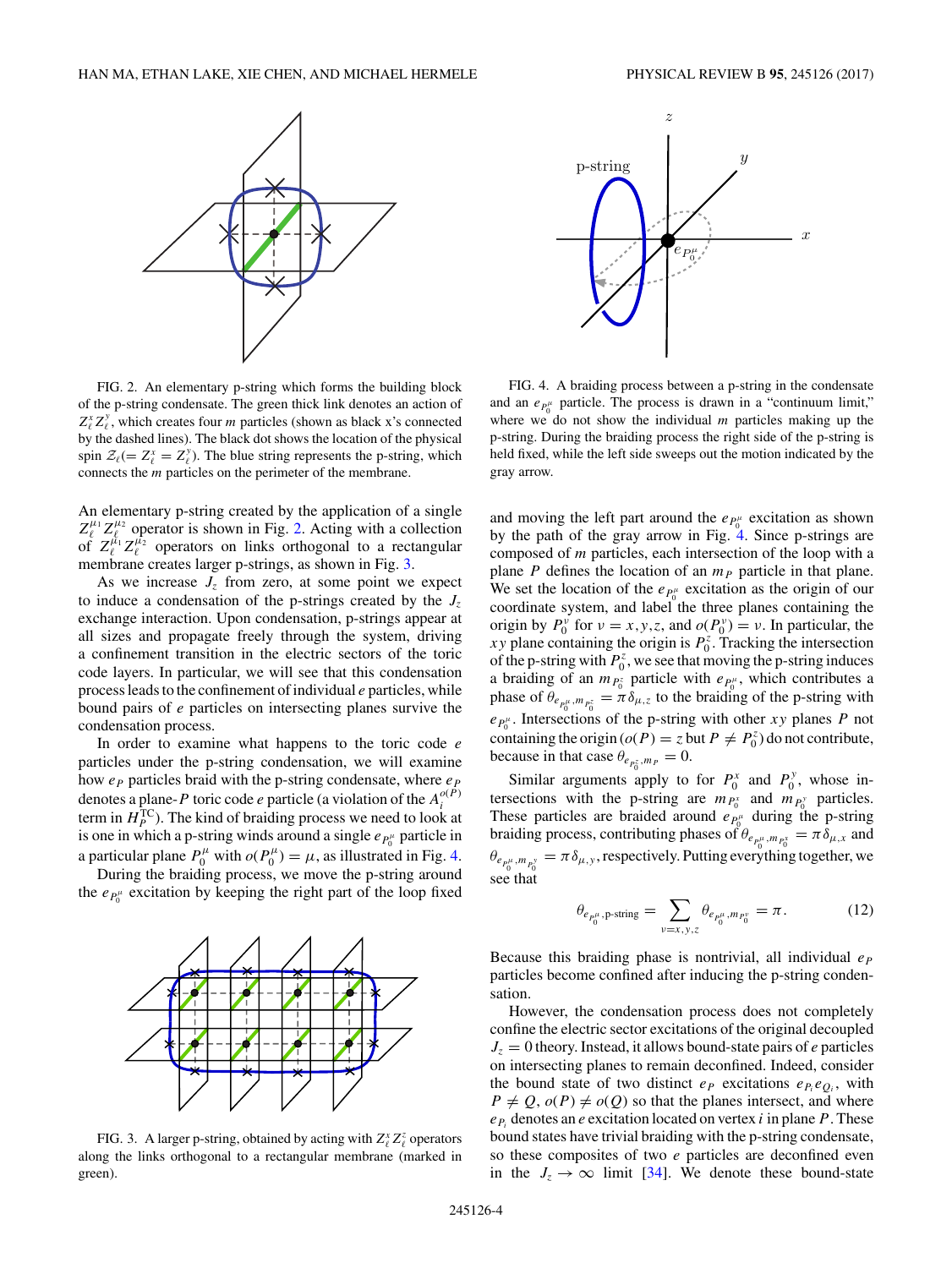$$
\mathfrak{e}^i_\mu = e_{P_i^\nu} e_{P_i^\lambda},\tag{13}
$$

where  $\mu$ ,  $\nu$ , and  $\lambda$  are three distinct directions, and  $P_i^{\mu}$  denotes the plane containing the site  $i$  and normal to the  $\mu$  direction. We will often drop the *i* superscript in  $e^i_\mu$  when it will cause no confusion.

An  $e^i_\mu$  particle is able to move only along the  $\mu$  direction, and so is a fundamentally one-dimensional particle. The  $\mathfrak{e}_{\mu}$ excitations are precisely the 1D particles of Ref. [\[30\]](#page-17-0). We can use the fusion rule  $e_P \times e_P = 1$  of the toric code to derive the fusion rules of the  $e_{\mu}$  fractons:

$$
\mathfrak{e}_{\mu}^{i} \times \mathfrak{e}_{\nu}^{i} = \begin{cases} \mathfrak{e}_{o(\mu,\nu)}^{i}, & \mu \neq \nu \\ 1, & \mu = \nu \end{cases}, \tag{14}
$$

where  $o(\mu, \nu)$  is the direction normal to both  $\hat{\mu}$  and  $\hat{\nu}$ .

Having discussed the electric excitations of the X-cube model, we now turn to an analysis of the magnetic excitations, which arise at ends of open p-strings. Working first in the decoupled limit, we consider the "stack" of  $m<sub>P</sub>$  particles in *xy* planes shown in Fig.  $5(a)$ . The following discussion holds



FIG. 5. (a) An open p-string (dark blue), created at the edge of a series of *xy* plane *m*-string operators (which act on the red links) stacked in the *z*-direction. The ends of the *m*-string operators are *m*-particles, and are marked with black crosses. (b) Acting with  $Z_{\ell}^{x} Z_{\ell}^{z}$  on the green link creates a short *m*-string in the *yz* plane and deforms the p-string.

more generally, but we focus on the particular geometry of Fig. 5 to simplify the notation. Each  $m<sub>P</sub>$  particle is created at the end of an *m*-string operator

$$
S_m(\gamma) = \prod_{\ell \mid \ell \cap \gamma \neq 0} Z_{\ell}^z,\tag{15}
$$

where  $\gamma$  is a path lying in a *xy* plane that intersects links transversely, and the product is over all links  $\ell$  intersecting  $\gamma$ .

The stack of  $m<sub>P</sub>$  particles is taken to have finite extent in the *z* direction, and can be represented as an open p-string, as shown in Fig.  $5(a)$ . Acting on the string with the coupling term  $Z_{\ell}^{\mu_1} Z_{\ell}^{\mu_2}$  moves it around [Fig. 5(b)], but keeps the locations of the p-string endpoint fixed. This is because acting with  $Z_{\ell_1}^{\mu_1} Z_{\ell_2}^{\mu_2}$ creates loops of p-string and therefore acting with  $Z_{\ell}^{\mu_1} Z_{\ell}^{\mu_2}$ cannot change the  $\mathbb{Z}_2$  flux of p-strings through any given cube. Therefore, upon p-string condensation, the fixed endpoints of p-strings remain as excitations, but the one-dimensional "bulks" of the strings become tensionless, allowing them to fluctuate at all length scales without incurring any energetic penalty. This results in a condensate of p-strings, and the one-dimensional "bulks" of the strings cease to be physically observable objects. The endpoints of the p-strings reside in cubes of the simple cubic lattice, and are the fracton excitations of the X-cube model. We will denote a fracton excitation supported at the cube *c* by  $m_c$ . From the  $\mathbb{Z}_2$  fusion rule of *m* particles in the toric code (i.e., the fusion rule  $m_P \times m_P = 1$ ), we see that the  $m_c$  fractons also obey  $\mathbb{Z}_2$  fusion rules.

Figure 6 shows two stacks of  $m<sub>P</sub>$  particles, created by the operator

$$
M_{\sigma} = \prod_{\ell \mid \ell \cap \sigma \neq 0} Z_{\ell}^{z},\tag{16}
$$

where  $\sigma$  is a rectangular membrane, and the product is over links  $\ell$  cutting *σ* transversely (drawn in red in Fig. 6).  $\prod_{\gamma \in \sigma} S_m(\gamma)$ , with each string creating two  $m_P$  particles on This operator can be viewed as a stack of *m*-strings,  $M_{\sigma}$  = opposite sides of the membrane. Upon condensing p-strings, the operator  $M_{\sigma}$  creates four fracton excitations at its corners. Indeed, in the strong coupling limit we can replace  $Z_{\ell}^{\mu_1(\mu_2)}$  by



FIG. 6. A membrane operator  $\mathcal{M}_M$  which creates a pair of open p-strings harboring m excitations (purple cubes) at their endpoints, formed by creating a vertical stack of *m*-strings. The red links possess *X*<sup> $\ell$ </sup> eigenvalues of −1, and the dashed lines represent *m*-strings.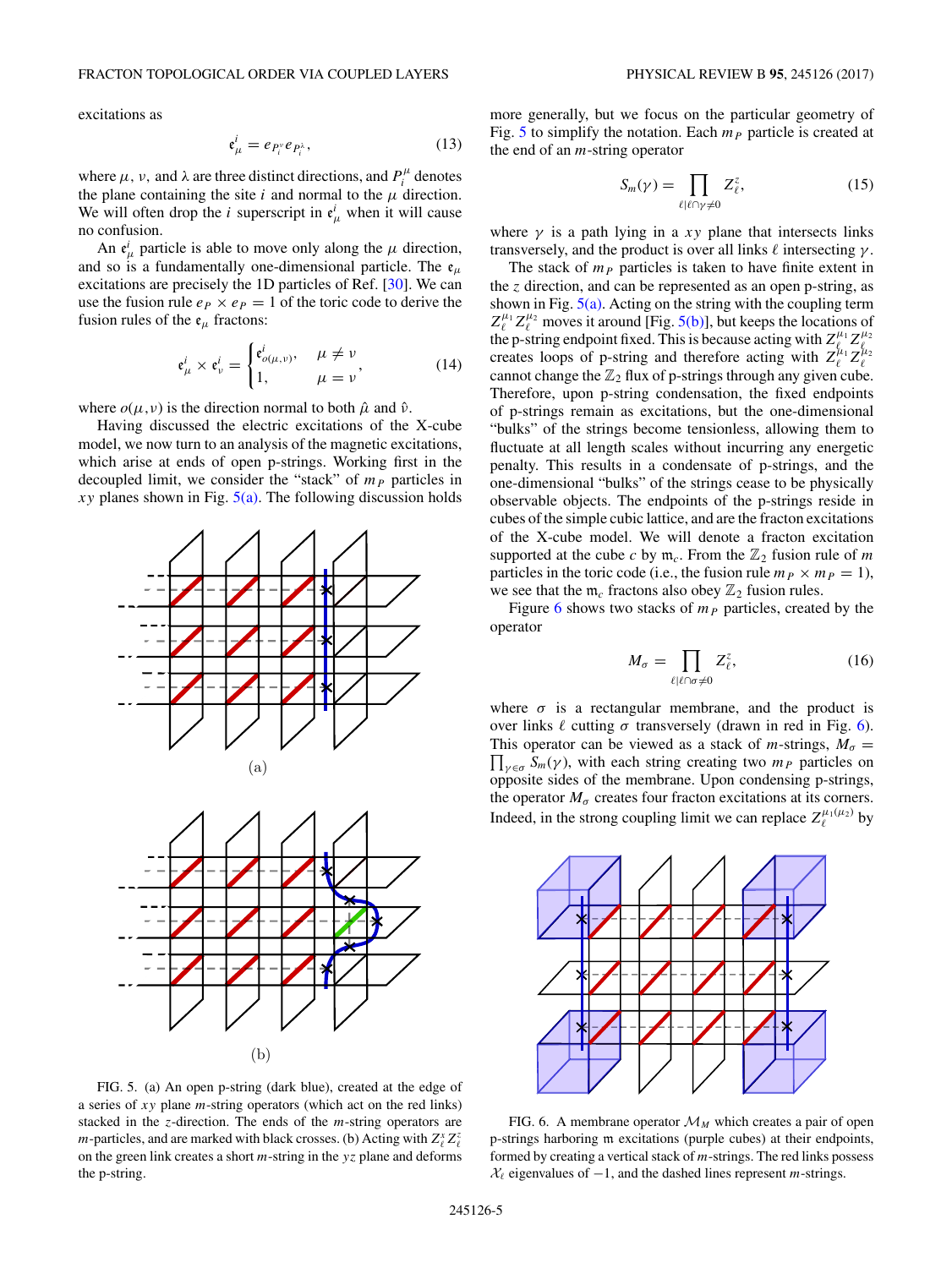<span id="page-5-0"></span>

FIG. 7. An illustration of the operator  $S_m(\gamma)$  for a section of a generic path *γ* . The red links denote links whose X*-* eigenvalue is −1, and the blue string denotes a section of the path *γ* .

$$
\mathcal{Z}_{\ell} \equiv Z_{\ell}^{\mu_1} = Z_{\ell}^{\mu_2} \text{ and}
$$

$$
M_{\sigma} \to \mathcal{M}_{\sigma} = \prod_{\ell \mid \ell \cap \sigma \neq 0} \mathcal{Z}_{\ell},
$$
(17)

which is simply a membrane operator of the X-cube model that creates fractons at its corners, as discussed in Ref. [\[30\]](#page-17-0).

It is instructive to consider the case where  $\sigma$  contains only a single *m*-string, so that the membrane operator in the decoupled limit creates a pair of  $m<sub>P</sub>$  particles in a single layer, and  $M_{\sigma} = S_m(\gamma)$ . Taking the strong coupling limit, this allows us to define an *m*-string operator in the X-cube model by

$$
S_m(\gamma) = \prod_{\{\ell \mid \ell \cap \gamma \neq 0\}} \mathcal{Z}_{\ell}.
$$
 (18)

In general,  $\gamma$  is some path lying in a single {100} plane that cuts links transversely, as shown in Fig. 7. In the X-cube model, the *m*-string  $S_m(\gamma)$  creates two  $m_c$  fracton excitations at each end as shown in Fig. 8. Therefore *m*-particles survive in the X-cube topological order as bound states of two m*<sup>c</sup>* fractons.

In summary, our procedure of obtaining the X-cube model showcases two different ways of restricting the movement (or reducing the "dimensionality") of particles in topological phases. One mechanism, which occurs in the electric sector, is to bind together two particles which are free to move in two different (but intersecting) planes, resulting in a composite excitation free to move only in one dimension. The other mechanism, which occurs in the magnetic sector, is to *fractionalize* particles by "breaking them apart" into pairs of immobile particles.

Our perspective on the X-cube model allows for a simple understanding of the statistical properties of  $\epsilon$  and  $m$  excita-



FIG. 8. A single  $m$ -string (dashed line) creates two  $m_c$  excitations (purple cubes) at each of its ends, illustrating the fact that *m*-particles (black crosses) survive in the X-cube topological order as bound states of two m*<sup>c</sup>* fractons.



FIG. 9. (a) Two fractons are transported around a rectangular prism by acting with membrane operators (shaded areas) on the faces. (b) The membrane operator in (a) can be regarded as a stack of *m* string operators (dashed lines), which transport a stack of *m* particles (black crosses) around the prism.

tions. Without trying to give a general definition of statistical processes of particles moving in restricted dimensionalities, we note that *any* statistical process involving only e excitations must be trivial, because these excitations originate from a collection of toric code *e* particles, which have trivial self and mutual statistics. The same statement holds for any statistical process involving only m particles.

However, there are nontrivial statistical processes involving both e and m excitations. Consider a rectangular prism, and let  $\sigma_1, \ldots, \sigma_4$  be four of its faces, excluding the two faces lying in *xy* planes. Then the membrane operator

$$
\mathcal{M}_{\text{prism}} = \mathcal{M}_{\sigma_1} \cdots \mathcal{M}_{\sigma_4} \tag{19}
$$

does not create any excitations in the X-cube model, as the excitations created by each  $\mathcal{M}_{\sigma_i}$  cancel out. The prism membrane operator counts the total number of  $\mathfrak{e}_x$  and  $\mathfrak{e}_y$ excitations inside the prism, modulo two, as can be seen from

$$
\mathcal{M}_{\text{prism}} = \prod_{i \in \text{prism}} \mathcal{A}_i^z.
$$
 (20)

Since  $A^i_z = -1$  acting on a state with an  $e^i_x$  or  $e^i_y$  excitation, the eigenvalue of  $\mathcal{M}_{\text{prism}}$  is 1 when an even number of such excitations are inside the prism, and −1 for an odd number.

The operator  $\mathcal{M}_{\text{prism}}$  can be viewed as effecting a process where two m fractons are brought around the perimeter of the top and bottom faces of the prism, as shown in Fig.  $9(a)$ . Thinking in terms of the underlying toric code degrees of freedom, this corresponds to braiding a stack of *xy*-plane  $m_P$  particles around the prism [Fig.  $9(b)$ ], which results in a statistical phase of  $\pi$  with any  $xy$ -plane  $e_p$  particles contained inside. Each  $e_x$  and  $e_y$  particle is a bound state of an *xy*-plane  $e_P$  particle with another  $e_P$  particle, and contributes a phase of  $\pi$ . On the other hand,  $\mathfrak{e}_z$  excitations are bound states of *yz*-plane and  $xz$ -plane  $e_P$  particles, and do not contribute to the statistical phase. Therefore this picture recovers the properties of  $\mathcal{M}_{\text{prism}}$  in the X-cube model deduced above.

#### **B. Logical operators and ground-state degeneracy**

We now proceed to derive the ground-state degeneracy (GSD) of the X-cube model on an  $L \times L \times L$  three-torus  $T<sup>3</sup>$  (the calculation for other spatial topologies proceeds in a similar way). This result has been obtained previously by more rigorous methods for odd *L* [\[30\]](#page-17-0). Our approach relates the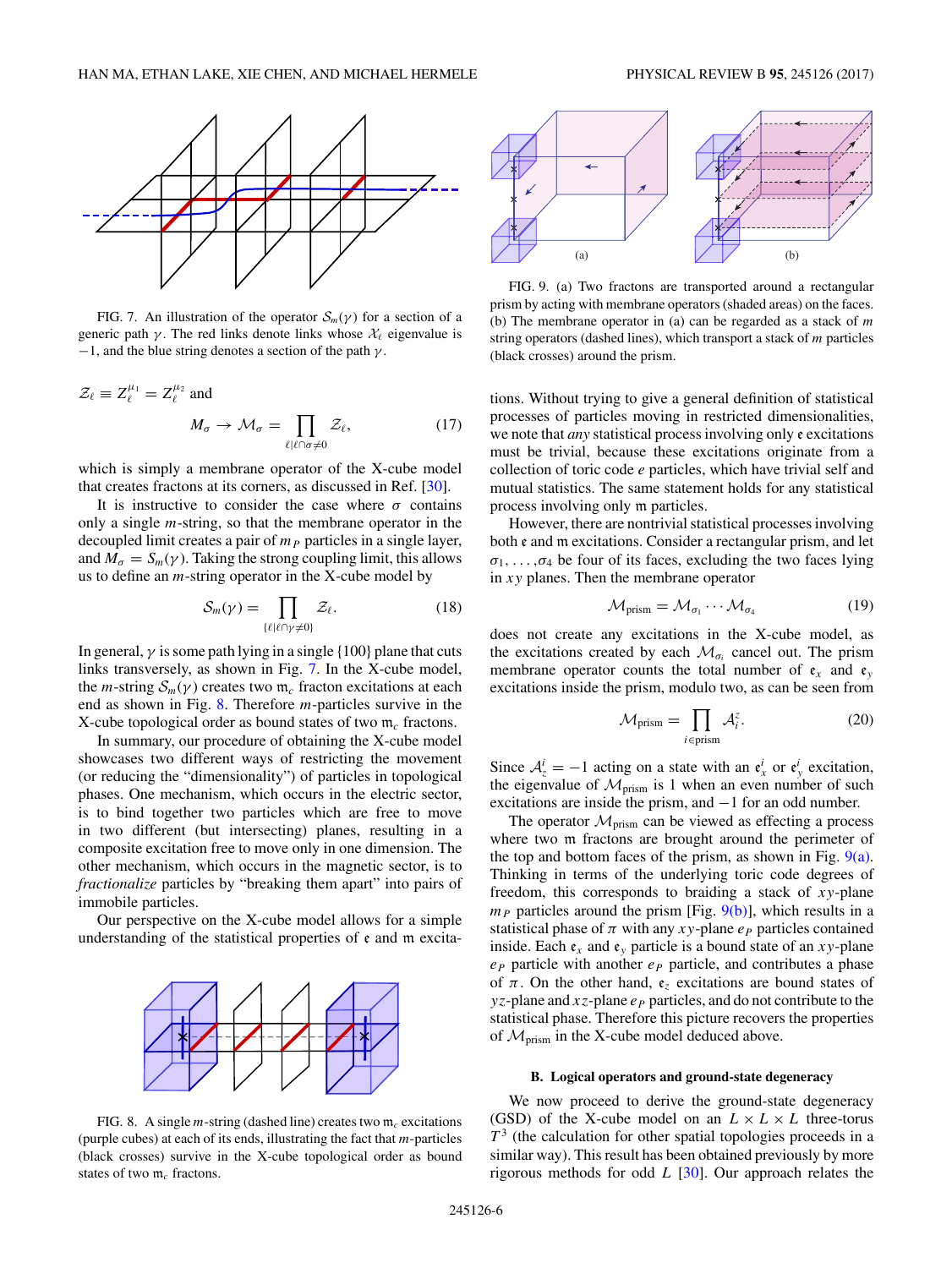<span id="page-6-0"></span>ground-state degeneracy of the X-cube model to the underlying toric code degrees of freedom.

To determine the ground-state degeneracy, we need to count the number of independent logical operators in the theory. We first review this for the  $d = 2$  toric code on the two-torus  $T<sup>2</sup>$ , where logical operators correspond to distinct ways to thread excitations around noncontractible cycles. We consider threading *m* particles; we could just as well thread *e* particles instead. We let  $\gamma_x$  and  $\gamma_y$  be paths winding around the different cycles of  $T^2$ , then  $S_m(\gamma_x)$  and  $S_m(\gamma_y)$  are string operators threading *m* particles around the torus. It is simple to show that they are linearly independent. Thus these two operators form a complete set of independent, commuting logical operators, and their eigenvalues completely label the ground-state space, which has degeneracy  $GSD = 2^2 = 4$ .

Now we consider the X-cube model, with  $T^3$  topology obtained by enforcing periodic boundary conditions along each direction of the stack of toric codes, so that each plane in the stack has the topology of  $T^2$ . We count the number of distinct ways to thread magnetic  $\mathcal{M}_{\sigma}$  membranes through the noncontractible cycles of  $T<sup>3</sup>$ . (We could just as well construct logical operators by threading e particles around noncontractible cycles.)

A generic membrane operator  $\mathcal{M}_{\sigma}$  can be constructed out of a stack of  $S_m(\gamma)$  string operators, where each path  $\gamma$  lies in a single {100} plane, which has the topology of a 2-torus. Therefore, in order to count independent logical operators, it is enough to consider the operators  $S_m(\gamma)$ , where  $\gamma$  winds around a noncontractible loop in its associated plane. Therefore we are led to consider logical operators that correspond to threading *m* particles, which are really bound states of two m fractons, around the torus. Each plane in the stack has two such independent logical operators, one for each of the independent noncontractible loops on the 2-torus, giving a contribution of  $2<sup>2</sup>$  to the GSD. Since there are a total of 3L planes in the stack, we obtain a total of 6*L* logical operators.

However, these 6*L* logical operators are not all independent. To see this, let  $(\mu, n)$  denote the plane normal to the  $\mu$  direction and with  $\mu$ -coordinate *n*, and let  $\gamma_{(\mu,n)}^{\nu}$  denote the path lying within the plane  $(\mu, n)$  and passing around the noncontractible loop in the  $\nu \neq \mu$  direction. Then we observe that for all  $\mu \neq \nu$ , we have the relation

$$
\prod_{0 \le n < L} \mathcal{S}_m(\gamma_{(\mu,n)}^{\nu}) = \prod_{0 \le n < L} \mathcal{S}_m(\gamma_{(\nu,n)}^{\mu}) = \mathcal{M}_{\mu\nu},\tag{21}
$$

where  $\mathcal{M}_{\mu\nu}$  is a membrane operator where the surface  $\sigma$  covers an entire  $\mu \nu$  plane. We have thus found one relation among the 6*L* logical operators for each (unordered) pair  $\mu$ , *ν* with  $\mu \neq \nu$ . There are three such pairs, and these three pairs exhaust the linear relations among the 6*L* logical operators meaning the number of independent logical operators is 6*L* − 3, a result we verified numerically using the methods of Appendix [B.](#page-15-0) This results in a GSD of

$$
\log_2(\text{GSD}_{XC}) = 6L - 3,\tag{22}
$$

in agreement with the result obtained by commutative algebra methods in Ref. [\[30\]](#page-17-0) for odd *L*. The subextensive 6*L* contribution is the GSD of 3*L* decoupled toric codes, and it is somewhat remarkable that the only modification of the GSD caused by the  $J_z$  coupling term is a constant subleading correction which is independent of the number of toric codes in the stack. The analysis here is less rigorous than that of Ref. [\[30\]](#page-17-0) because, in principle, we could have missed additional logical operators independent from the ones already listed. However, it is straightforward to check these results numerically for reasonably small values of *L* as described in Appendix  $\overline{B}$ . Numerical counting of the X-cube model gives the same number of independent stabilizers as above. Therefore, above  $6L - 3$ , logical operators indeed form a complete set.

### **C. 3D toric code from interlayer pair charge condensation of toric code layers**

As discussed at the end of Sec.  $II$ , layers of toric codes interacting via *XX* coupling result in the  $d = 3$  toric code model in the strong coupling limit  $(J_x \to \infty)$ . Just like the case of *ZZ* coupling, where the X-cube model results at strong coupling, there is a corresponding intermediate coupling picture that allows us to understand the excitations of the  $d = 3$ toric code in terms of the excitations of the  $d = 2$  toric code layers.

Acting with the coupling term  $X_{\ell}^{\mu_1} X_{\ell}^{\mu_2}$  on the link  $\ell$  creates a pair  $e_1e_2$  of  $e$ -particles at each end of  $\ell$ . Here,  $e_1$  and  $e_2$  are the two-dimensional *e*-particles residing in the two perpendicular layers containing  $\ell$ . The composite  $e_1e_2$  is a one-dimensional particle that is expected to condense above a critical value of  $J<sub>x</sub>$ (recall that a *d*-dimensional particle is one that is constrained to move along a *d*-dimensional manifold).

In the presence of such a condensate, when  $e_1$  approaches the intersection of the two planes, it can be converted into  $e_2$ and move into the other plane. Therefore any two-dimensional *e* particle in the lattice can convert to any other twodimensional *e* particle. Only a single type of *e* particle remains as an independent excitation, and it is a three-dimensional particle. This is the point charge excitation (violation of the vertex term) of the  $d = 3$  toric code.

It is easy to see that the  $e_1e_2$  condensate confines single two-dimensional *m* excitations. However, closed p-string configurations of *m* particles have trivial statistics with the condensate. This follows from the analysis of Sec. [III A,](#page-2-0) upon noting that the  $e_1e_2$  particles forming the condensate here are the same as the one-dimensional  $\epsilon$  excitations of the X-cube model, which also arise as  $e_1e_2$  composites. Those excitations are shown in Sec.  $\overline{III}$  A to have trivial statistics with closed p-strings. Here, this means that while single *m* excitations are confined, closed p-strings of *m* particles remain as deconfined excitations, and form the flux line excitations of the  $d = 3$ toric code.

## **IV. P-MEMBRANE CONDENSATION: FCC MODEL FROM COUPLED X-CUBE MODELS**

Above, we obtained the fracton topological order of the X-cube model from toric code layers via p-string condensation. This raises the possibility of related condensation mechanisms that also lead to interesting fracton topological orders. One option is to condense two-dimensional membranes built from particle excitations, or p-membranes. Here, we describe a realization of p-membrane condensation in a system of four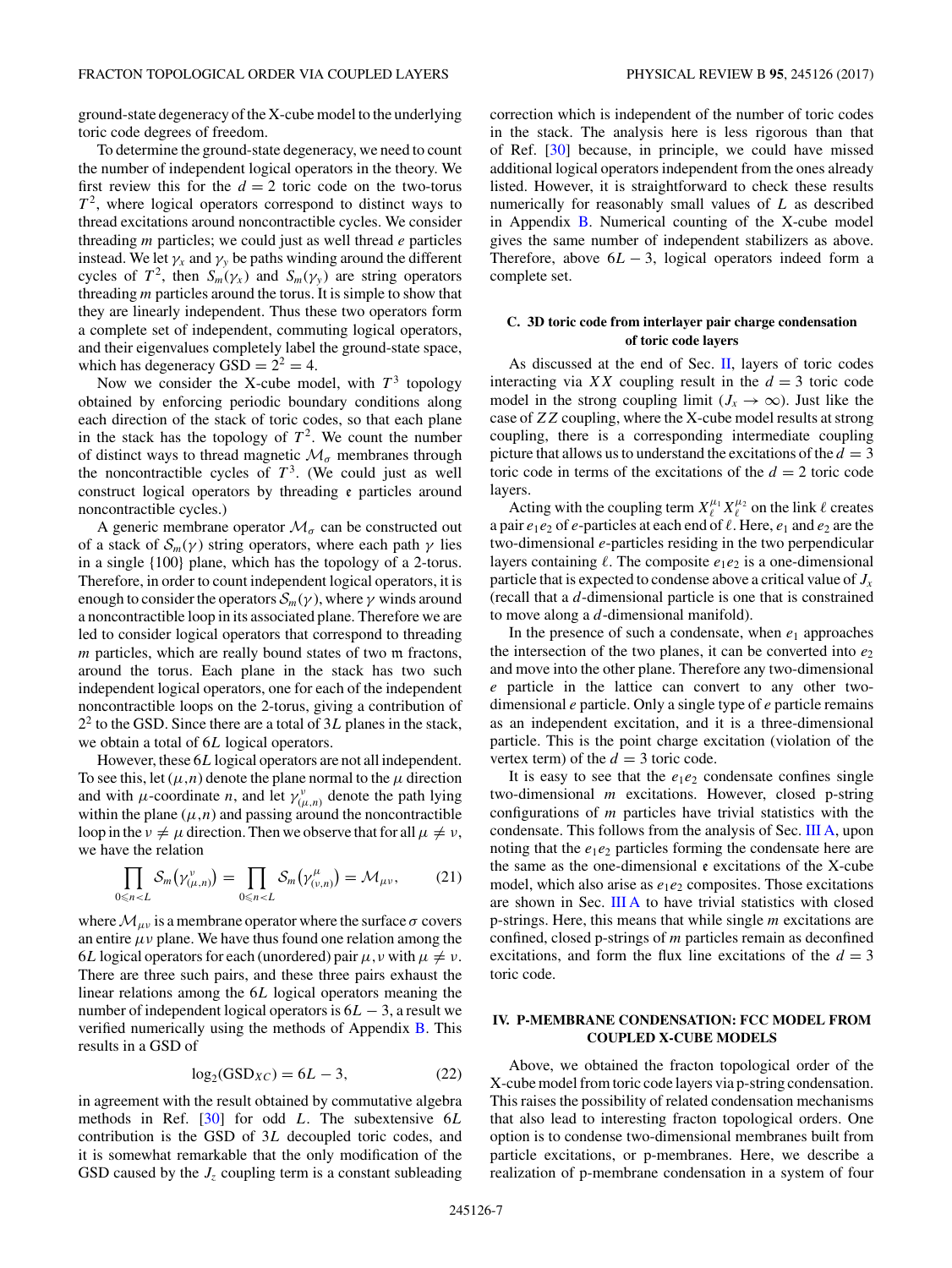<span id="page-7-0"></span>

FIG. 10. Lattice geometry of the coupled X-cube and FCC models, which are defined on four interpenetrating simple cubic lattices that we label by the colors black, red, green and blue. Dots, squares, up triangles, and down triangles indicate the vertices of the four simple cubic lattices. Simple cubic lattice links intersect in mutually perpendicular triples of three different colors; for example, red, green, and blue links intersect at centers of black cubes, as shown.

coupled X-cube models. We obtain a new exactly solvable model dubbed the Four Color Cube (FCC) model, which also happens to have a face centered cubic (fcc) lattice structure. The p-membranes forming the condensate are composed of the one-dimensional e particle excitations of the underlying X-cube models. After discussing the coupling of X-cube models to obtain the FCC model, we discuss its properties and show that it possesses fracton topological order distinct from that of the X-cube model.

The model is defined on four interpenetrating simple cubic lattices that we label by the colors black (*k*), red (*r*), green (*g*), and blue (*b*). The geometry is shown in Fig. 10. One way to understand the lattice geometry is to start with the black cubic lattice, and observe that there are three different orientations of plaquettes. For each orientation, the plaquette centers form a simple cubic lattice, and these lattices are colored red (*xy* plaquettes), green (*xz* plaquettes) and blue (*yz* plaquettes). Taken together, all the vertices form a fcc lattice.

We place an Ising spin on each link of a given color, for a total of 12 spins per simple cubic unit cell. We use the term site (as opposed to vertex) to refer to the locations where spins reside. Each site is an intersection of three mutually perpendicular links of three different colors, and we label sites by  $\ell$ . There are thus three spins located at  $\ell$ , with Pauli operators  $X^w_\ell$  and  $Z^w_\ell$ , where *w* is any of the three colors located at  $\ell$ . Sites with colors  $w_1$ ,  $w_2$ , and  $w_3$  are located at cube centers of the *w*<sub>4</sub>-colored lattice. The sites also form a fcc lattice, so we can view our model as a fcc lattice spin system with three Ising spins per site.

The Hamiltonian of coupled X-cube models is

$$
H_{CXC} = \sum_{w=k,r,g,b} H_{XC}^w - h \sum_{\ell} X_{\ell}^{w_1} X_{\ell}^{w_2} X_{\ell}^{w_3},\qquad(23)
$$

where the first term is simply four decoupled X-cube Hamiltonians on the four cubic lattices, and the second term couples the different colors, where  $w_1$ ,  $w_2$ , and  $w_3$  are the three different colors at  $\ell$ . The Hamiltonian of the color  $w$  X-cube model is

written

$$
H_{XC}^w = -\sum_{i \in w} \sum_{\mu = x, y, z} A_i^{\mu} - \sum_{c \in w} B_c,
$$
 (24)

where we have taken the coefficients of the two terms to be equal, the first sum is over all vertices in the color *w* cubic lattice, and the second sum is over all cubes in the color *w* lattice. Since the notation we are using here differs slightly from the previous sections, we again give the form of the stabilizers. The *Z* stabilizers are

$$
A_i^{\mu} = \prod_{ij \perp \mu} Z_{ij}, \tag{25}
$$

where  $j$  is a vertex adjacent to  $i$  in the lattice of the same color, and the product is over links  $ij$  perpendicular to  $\mu$ . The *X* stabilizers are

$$
B_c = \prod_{\ell \in c} X_{\ell}^w,\tag{26}
$$

where the product is over edges of the cube *c*, and the color *w* is specified by the choice of *c*.

The Hamiltonian  $H_{CXC}$  has the full translational symmetry of the fcc lattice, provided translations are accompanied by certain spin rotations that correspond to permuting the colors, i.e., translation acts in a "spin-orbit coupled" manner. Under translation by a Bravais lattice basis vector  $a_1$ ,  $a_2$ ,  $a_3$ , we make the following permutations of colors:

$$
a_1: k \leftrightarrow b, r \leftrightarrow g,\tag{27}
$$

$$
a_2: k \leftrightarrow g, r \leftrightarrow b,\tag{28}
$$

$$
a_3: k \leftrightarrow r, g \leftrightarrow b,\tag{29}
$$

where the basis vectors are

$$
\boldsymbol{a}_1 = \left(0, \frac{1}{2}, \frac{1}{2}\right),\tag{30}
$$

$$
a_2 = \left(\frac{1}{2}, 0, \frac{1}{2}\right),\tag{31}
$$

$$
a_3 = \left(\frac{1}{2}, \frac{1}{2}, 0\right). \tag{32}
$$

Here and elsewhere we set the distance between neighboring vertices of the same color to one.

Before proceeding to analyze  $H_{CXC}$ , we first motivate the form of the coupling. The coupling term creates twodimensional p-membrane objects that are expected to condense for *h* sufficiently large. To see this, we consider the effect of acting with  $H_{\ell}^{\text{int}} = X_{\ell}^{w_1} X_{\ell}^{w_2} X_{\ell}^{w_3}$  in the decoupled (*h* = 0) limit. Each  $X^w_\ell$  operator creates a pair of one-dimensional  $\epsilon$  particles at the two endpoints of the link  $\ell$ , in the color  $w$  X-cube model. Therefore  $H_{\ell}^{\text{int}}$  creates six such excitations located at the vertices of an octahedron centered at the site  $\ell$  (Fig. [11\)](#page-8-0). It is natural to view each e particle as a square plaquette, as illustrated in Fig. [11,](#page-8-0) where the plane of the square represents the directions in which  $\epsilon$  cannot move. The six squares join together to form a closed cube surrounding  $\ell$ , so that we can view  $H_{\ell}^{\text{int}}$  as creating a small closed p-membrane. It is then natural to conjecture that the physics of the large-*h* limit can be understood in terms of condensation of p-membranes. This is directly analogous to p-string condensation, where we represented two-dimensional *m* particles as line segments indicating the direction in which the particle cannot move,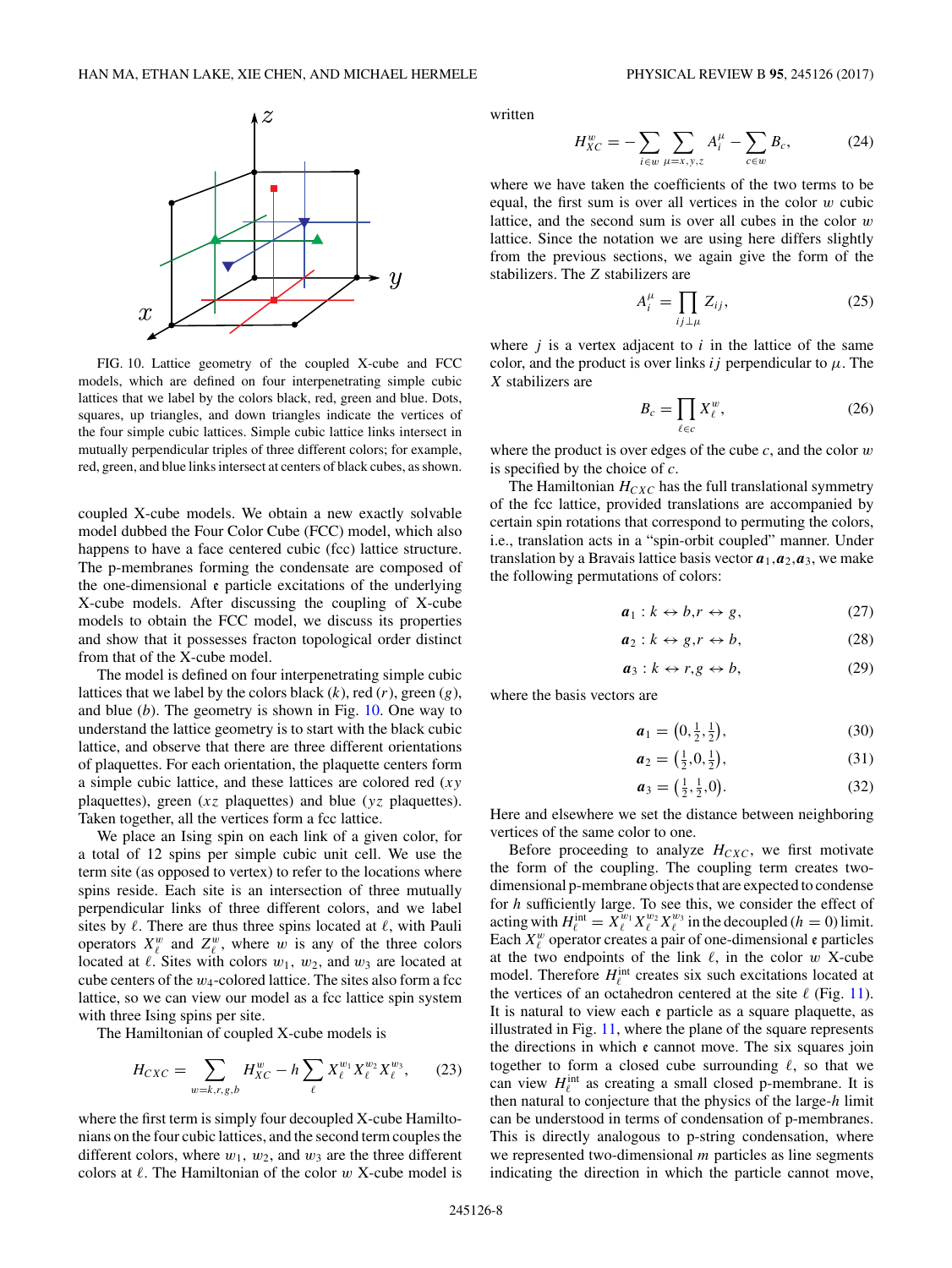<span id="page-8-0"></span>

FIG. 11. The p-membrane condensation in FCC model. The big black dot denotes one of the cubes in the black X-cube model. It is surrounded by plaquettes of the other three colors representing the planes perpendicular to the motion of  $d = 1$  particles, generated at vertices of different cubic lattices denoted by different shapes as shown in Fig.  $(10)$ .

and these line segments join together into closed p-loops. In both cases, the dimension of the object condensing (p-string or p-membrane) is the co-dimension of the space in which the constituent particle excitations move.

We proceed with our analysis of  $H<sub>CXC</sub>$  by considering the strong coupling ( $h \to \infty$ ) limit, where we obtain the exactly solvable FCC model in degenerate perturbation theory. For a single site, in the  $h \to \infty$  limit we have the constraint

$$
X_{\ell}^{w_1} X_{\ell}^{w_2} X_{\ell}^{w_3} = 1, \tag{33}
$$

which defines a low-energy Hilbert space of two effective Ising spins. Rather than solving the constraint, e.g., by eliminating one of the  $X^w_\ell$  operators, we find it convenient to work in the constrained Hilbert space of three spins. Because the constraint is on-site, this is purely a matter of convenience. An arbitrary single-site operator is built from sums and products of  $X^w_\ell$ and  $Z_{\ell}^{w_1} Z_{\ell}^{w_2}$ ; single  $Z_{\ell}^w$  operators do not commute with the constraint in Eq.  $(33)$ .

To understand the large-*h* limit, we need to carry out degenerate perturbation theory. As discussed in Appendix [A,](#page-13-0) the necessary calculation is essentially the same as that in the large-*Jz* limit of coupled toric codes described in Sec. [II](#page-1-0) and in Appendix [A.](#page-13-0) At sixth order in perturbation theory, we obtain the FCC model,

$$
H_{\text{FCC}} = -\sum_{c} B_c - K \sum_{c} A_c, \tag{34}
$$

where *K* is a positive constant proportional to  $1/h^5$ . The sums are over all cubes *c*, in all four cubic lattices. All the terms in  $H_{\text{FCC}}$  are stabilizers, or products of stabilizers, of the underlying X-cube models, so that any two terms commute and the model is exactly solvable.

The first term in  $H_{\text{FCC}}$  is simply the projection of the  $X$ stabilizer terms of the X-cube models into the low-energy subspace. Since these terms commute with the constraint, their form is unaffected, although we do need to keep in mind that the underlying  $X^w_\ell$  operators now obey the constraint Eq. (33).



FIG. 12. Illustration of a FCC model *Ac* operator on a black cube. The operator is a product of  $A_i^{\mu}$  over the cube's six faces shown by the red, green, and blue links, whose vertices are represented by corresponding shapes shown in Fig. [10.](#page-7-0) For each edge of the cube, two  $Z_{\ell}^{w}$  operators contribute to  $A_{c}$ .

The operators  $A_c$  in the second term, which are the  $Z$ stabilizers of the FCC model, are obtained as the smallest nonconstant products of X-cube *Z* stabilizers  $(A_i^{\mu,s})$  that commute with the constraint [Eq. (33)]. To understand the form of  $A_c$ , we observe that each vertex term  $A_i^{\mu}$  in one of the underlying X-cube models lies on a face *f* of a cube *c*, where *c* and the vertex *i* have different colors, as shown in Fig. 12. We thus write  $A_f \equiv A_i^{\mu}$ . Then we obtain  $A_c$  by taking a product over the six faces of *c*,

$$
A_c = \prod_{f \in c} A_f. \tag{35}
$$

As illustrated in Fig. 12,  $A_c$  has two  $Z^w_\ell$  operators on each edge of *c*, so it commutes with the constraint.

The FCC model obeys an electric-magnetic self-duality that we will exploit in our analysis. To expose the duality, we define new Pauli operators  $\mathcal{Z}_{\ell}^{w}$  and  $\mathcal{X}_{\ell}^{w}$  by

$$
\mathcal{X}_{\ell}^{w_1} = Z_{\ell}^{w_2} Z_{\ell}^{w_3},\tag{36}
$$

$$
\mathcal{Z}_{\ell}^{w_1} \mathcal{Z}_{\ell}^{w_2} = X_{\ell}^{w_3},\tag{37}
$$

where  $w_1$ ,  $w_2$ , and  $w_3$  are the three distinct colors at  $\ell$ . These new operators obey the same algebraic relations as the constraint  $\mathcal{X}_{\ell}^{w_1} \mathcal{X}_{\ell}^{w_2} \mathcal{X}_{\ell}^{w_3} = 1$ . If we set  $K = 1$  in  $H_{\text{FCC}}$ , this change of variables becomes a symmetry of the model, where the  $A_c$  and  $B_c$  stabilizers are exchanged.

The electric-magnetic self-duality appears quite surprising, given that the starting point of coupled X-cube models has no such property. However, it can be rationalized by going back to the construction of the underlying X-cube models from toric code layers. In the limit of decoupled toric codes, there is of course an electric-magnetic self-duality. To obtain X-cube models, we condense p-strings of *m* particles, and then obtain the FCC model by condensing p-membranes of  $e$  particles. Since condensations occur in both the electric and magnetic sectors, it is reasonable that electric-magnetic self-duality can be restored in the FCC model. This suggests that there might be a manifestly self-dual route directly from toric code layers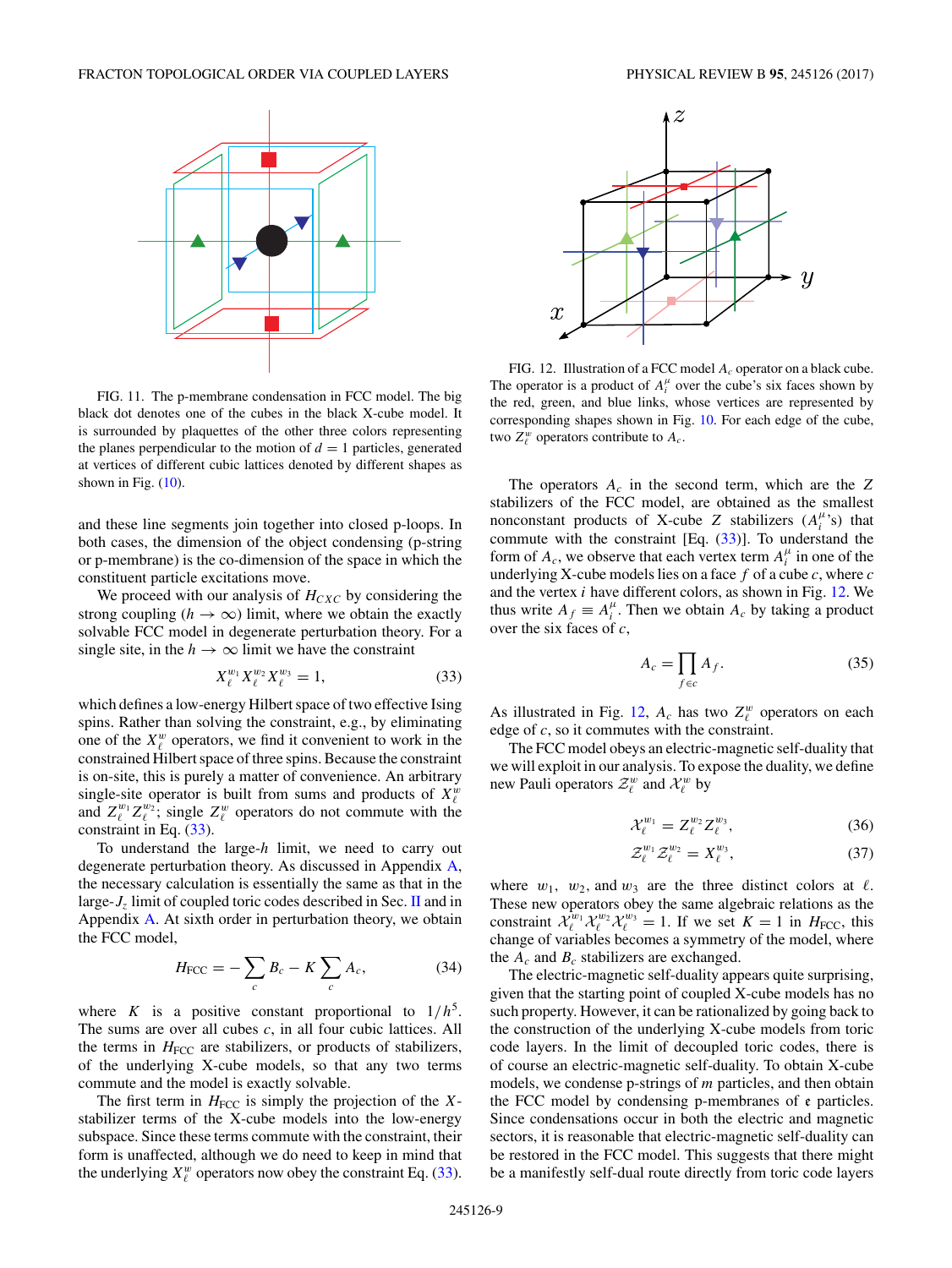<span id="page-9-0"></span>

FIG. 13. (a) Acting with  $X^k$  on the thick black link (pointing in the *z* direction) creates eight  $A_c = -1$  excitations, four of which are blue (open squares) and four green (solid squares). (b)  $X^k_{\ell}$  is dual to  $Z_{\ell}^{g} Z_{\ell}^{b}$ , where each *Z* operator creates four *B<sub>c</sub>* = −1 excitations of the same color, again for a total of eight excitations, which illustrates the self-duality. The four excitations created by each  $Z^w_\ell$  are four fractons in one of the underlying X-cube models. (c) In both cases, the eight excitations can be viewed as created at corners of two perpendicular membrane operators.

to the FCC model, bypassing the intermediate step of X-cube models; we leave exploration of this possibility to future work.

Now we turn to an analysis of the FCC model. The first property to establish is that the model has topological order. That is, we would like to argue that there is a nontrivial ground-state degeneracy on the 3-torus, and that the degenerate ground states cannot be distinguished by local measurements. We argue that this is the case in Appendix  $\overline{B}$ , where we find that the ground-state degeneracy GSD on a  $L \times L \times L$  torus satisifies

$$
\log_2 GSD = 32L - 24. \tag{38}
$$

We note that this is *not* simply four times the result for a single X-cube model, which is  $4 \times (6L − 3) = 24L − 12$ .

Next, we discuss the excitations of the FCC model. As illustrated in Fig. 13(a), acting with  $X^{w_1}_{\ell}$  on a ground state creates eight  $A_c = -1$  excitations.  $X_{\ell}^{w_1}$  is dual to  $Z_{\ell}^{w_2} Z_{\ell}^{w_3}$ , which also creates eight  $B_c = -1$  excitations, illustrating the self-duality [Fig. 13(b)]. Each  $Z^w_\ell$  operator can be thought of as creating four fractons in the underlying color-*w* X-cube model, which are created at corners of a membrane perpendicular to the color- $w$  link  $\ell$ . Therefore the eight excitations created by  $Z_{\ell}^{w_2}Z_{\ell}^{w_3}$  can be viewed as created at corners of two perpendicular membrane operators, as shown in Fig. 13(c). By self-duality, the same picture holds for the eight  $A_c = -1$ excitations created by  $X_{\ell}^{w_1}$ .

Acting with a product of  $X^w_\ell$  along a straight line creates one-dimensional particle excitations at ends of the line, as illustrated in Fig.  $14(a)$ . These particles are made up of four  $A_c = -1$  excitations, and are remnants of the one-dimensional



FIG. 14. (a) Acting with a product of  $X_{\ell}^{k}$  along a straight line oriented along the *z*-axis creates one-dimensional particle excitations at the end of the line, each composed of four  $A_c = -1$  excitations (open/solid squares). These excitations are the remnants of onedimensional e excitations in the black X-cube model. (b) Electricmagnetic duality shows that acting with a product of  $Z^g_\ell Z^b_\ell$  along a line in the *z* direction also creates one-dimensional particle excitations. These one-dimensional excitations can be thought of as bound states of two-fracton two-dimensional particles from green and blue X-cube models. The blue bound state moves in a *yz* plane, while the green bound state moves in a *xz* plane, so the bound state of both of them is constrained to move in the *z* direction.

e excitations of the underlying X-cube models. Electricmagnetic self-duality shows there are corresponding onedimensional particles made up of four  $B_c = -1$  excitations, as shown in Fig. 14(b).

Isolated  $A_c = -1$  excitations can be created by a "skyscraper operator," which is a product of  $X^w_\ell$  over a pattern resembling a skyscraper, which we illustrate with a particular example. The skyscraper is formed from a stack of (001) planes, where on each plane we act with a product of  $X^w_\ell$  over a diamond pattern of black and red links pointing in the *z* direction, as shown in Fig. [15.](#page-10-0) The skyscraper operator thus consists of black and red string operators for the one-dimensional particles shown in Fig.  $14(a)$ , with the strings forming a diamond pattern when the skyscraper is viewed from "above" in the *z* direction. At the top and bottom of the skyscraper,  $A_c = -1$  excitations are created at the corners as shown in Fig. [15.](#page-10-0) Electric-magnetic self-duality implies that isolated  $B_c = -1$  excitations can be created in a corresponding manner.

If we act with the skyscraper operator in the limit of decoupled X-cube models, we create p-membranes of black and red e particles at the top and bottom of the skyscraper, in the pattern indicated by filled circles in Fig.  $15(a)$ . In the FCC model, the only excitations lie at the corners, which illustrates that the two-dimensional "bulk" of the p-membrane, and its one-dimensional edges, are condensed.

Naively, the skyscraper construction suggests that isolated *Ac* = −1 excitations are created at corners of a *volume* operator, with support over the interior of a solid three-dimensional region. However, we can act with *X* stabilizers to "hollow out"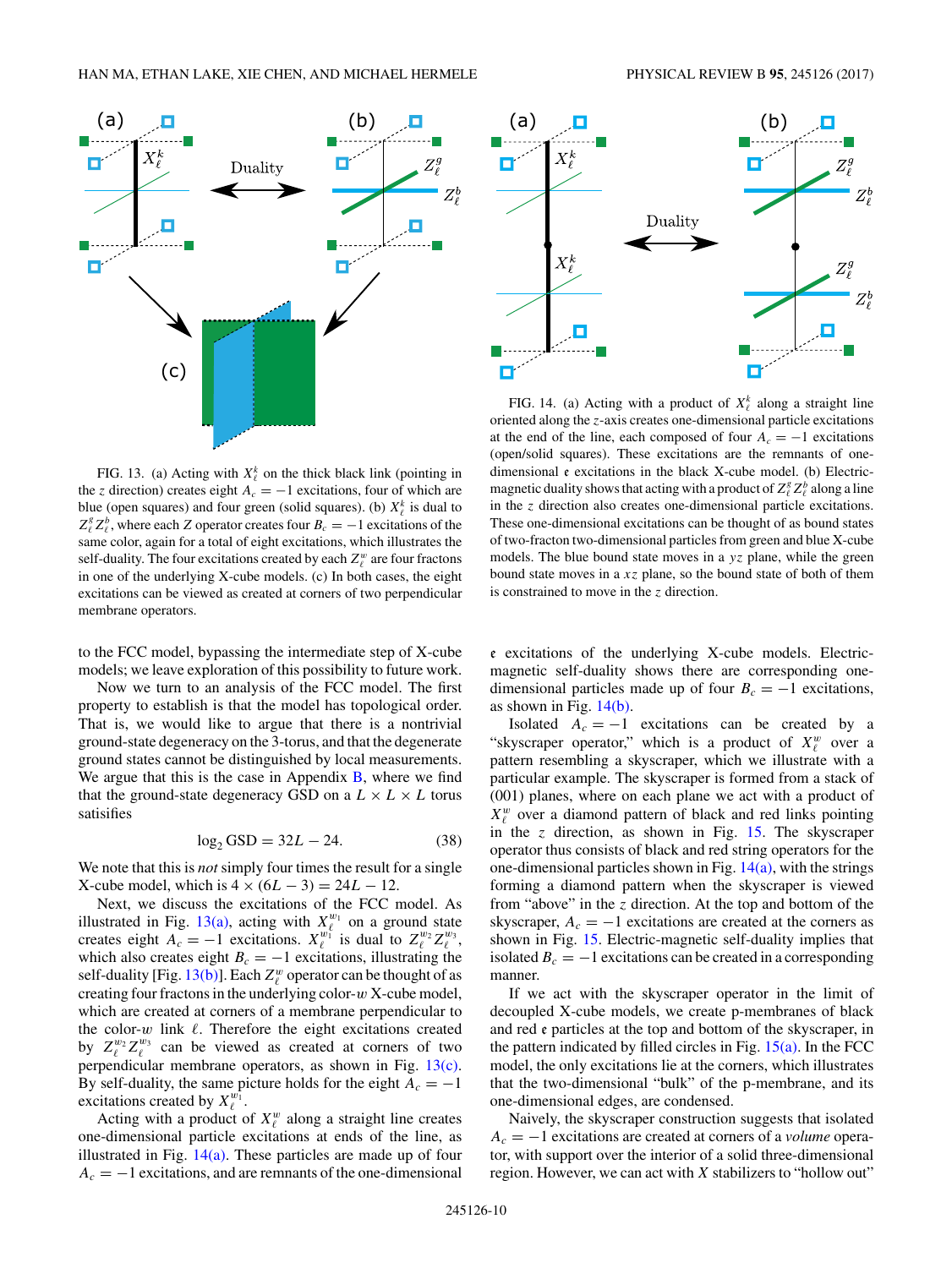<span id="page-10-0"></span>

FIG. 15. (a) Diamond pattern in a (001) plane that comprises a single layer of the skyscraper operator. Each circle represents a black or red link pointing in the *z* direction, and a product of  $X^w_\ell$ is taken over the filled circles.  $A_c = -1$  excitations are created at the corners at the top and bottom of the skyscraper, as indicated by the blue open squares and green solid squares. The filled circles also indicate the positions of e particles created at the top and bottom of the skyscraper, when we act with the skyscraper operator in the limit of decoupled X-cube models. (b) A three-dimensional view of the skyscraper operator. Each green layer represents a diamond pattern as shown in (a), and the locations of the eight  $A_c = -1$  excitations are shown by blue squares.

the inside of the skyscraper. Specifically, we act with products of black and red *Bc* operators over nonoverlapping vertical columns, which cancel out the string operators on the inside of the skyscraper, and introduce new  $X^w_\ell$  operators on the top and bottom faces. This shows that  $A_c = -1$  excitations are created at corners of a membrane operator supported over a twodimensional region, the boundary of the skyscraper. However, the resulting object appears complicated geometrically, and so far we have found the skyscraper construction more useful for visualization purposes.

We now argue that isolated  $A_c = -1$  and  $B_c = -1$  excitations are immobile fractons, using statistical properties of these excitations. Self-duality allows us to focus on  $B_c = -1$ excitations for convenience. Suppose that a single isolated  $B_c = -1$  excitation is contained in some volume. We can detect this excitation by acting with the operator

$$
\mathcal{B} = \prod_{c' \in \text{prism}} B_{c'},\tag{39}
$$

where "prism" is a rectangular prism containing *c*, and includes only cubes of the same color as *c*. B has eigenvalue 1 acting on the ground state, and eigenvalue −1 on the state with the excitation. Most of the  $X^w_\ell$  operators in the product defining B cancel out, and, indeed,  $\hat{B}$  is a product of  $X^w_\ell$  over the edges of the rectangular prism. That is,  $\beta$  is comprised of string operators for the one-dimensional particles of Fig. [14\(a\)](#page-9-0) on the edges of the prism.

Acting with  $\beta$  effects a process where three onedimensional particles are created at each corner of the prism, and are then brought together along edges to annihilate, as



FIG. 16. Acting with the operator  $\beta$  can be viewed as implementing a process where three one-dimensional particles are created at each corner of a rectangular prism, and these particles are then moved along edges to annihilate. This process has a nontrivial statistical phase of  $\pi$  when a single  $B_c = -1$  excitation is present inside the prism, where *c* and the edges of the prism all belong to the same color cubic lattice.

shown in Fig. 16. This process can be used to remotely detect the  $B_c = -1$  excitation contained inside the prism. This is only consistent if this excitation is a fracton, meaning that it cannot be moved by acting with any string operator. Indeed, if it could be transported in this way, acting with the string operator could move it out of the prism through one of the faces. Since the size and shape of the  $\beta$  prism operator is arbitrary (as long as it contains the  $B_c = -1$  excitation), B can always be chosen so that any putative string operator moving the excitation does not intersect the edges of  $B$ , guaranteeing that the excitation can be trivially moved out of the prism. This is inconsistent with the fact that  $\beta$  can be used to remotely detect the excitation, and so the excitation must be a fracton.

#### **V. SEMIONIC X-CUBE MODEL**

Interpreting the X-cube model in terms of a coupled layer construction allows us to generalize the model. In this section, we show how to generalize the construction to coupled layers of the double semion model so that the resulting "semionic" X-cube model has "semionic" 1D particles. In this section, in contrast with the discussion of the coupled-layer construction of the X-cube model, we will not be as concerned with the fine details of degenerate perturbation theory in the strong coupling limit. In particular, we will not try to establish the absence of perturbations to the semionic X-cube model in sixth order perturbation theory. Answering this question will not be important for our main purpose, which is to discover the semionic X-cube model, to understand some of its properties, and to understand how its excitations are related to those of the underlying double semion layers.

To construct the "semionic" version of the model, we will need to start from trivalent 2D lattices instead of the square lattices as discussed in previous sections. First, we demonstrate how to obtain from this starting point a model with the same topological order as the X-cube model. Consider the decorated square lattice as shown in Fig.  $17(a)$ . A small diamond shape is added at each vertex of the square lattice so that in the new lattice each vertex has degree three.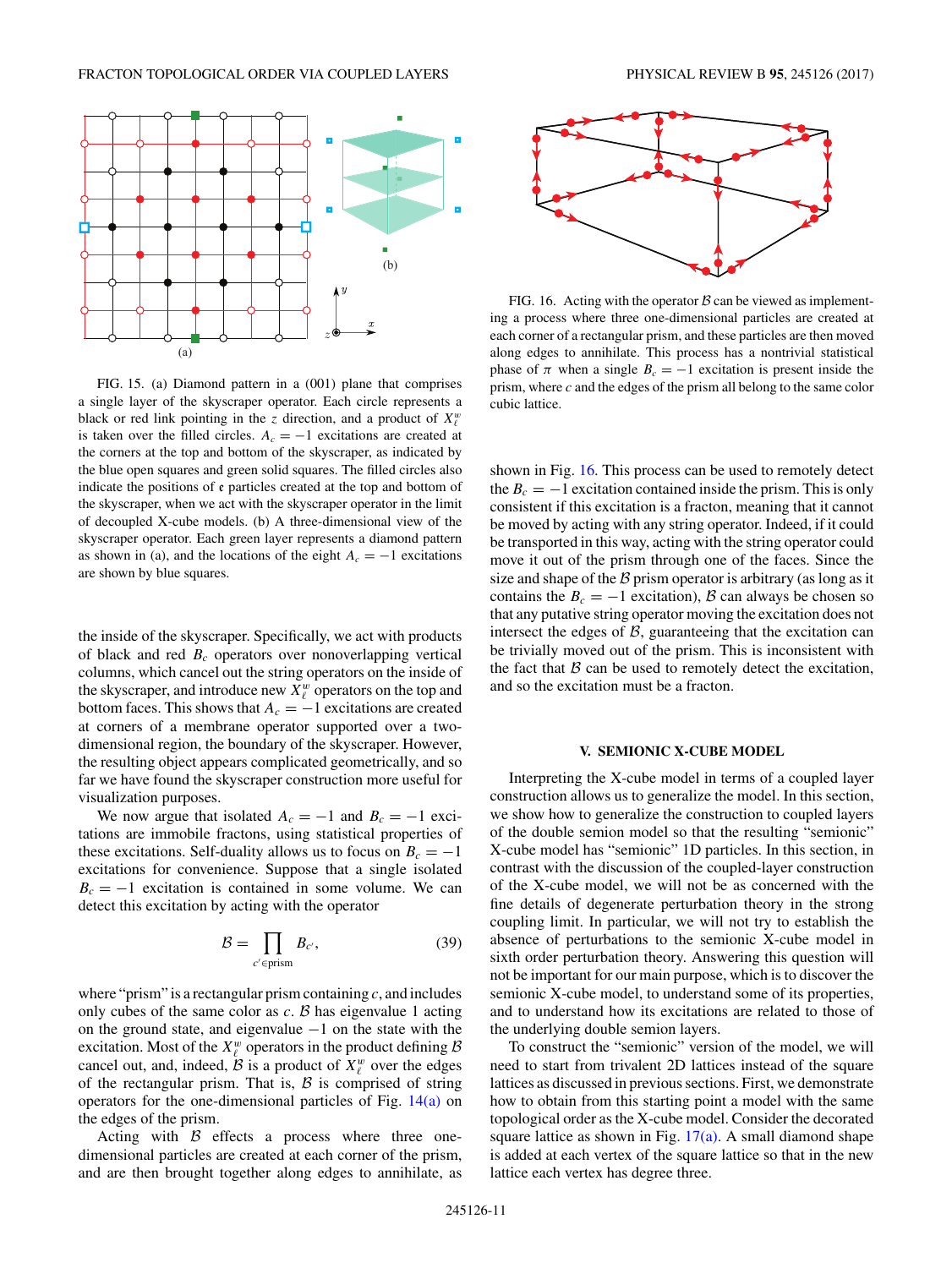<span id="page-11-0"></span>

FIG. 17. (a) A trivalent 2D lattice from decorating 2D square lattice with diamond shapes at each vertex. (b) Stacks of such trivalent lattices in  $x$  (solid lines),  $y$  (dash lines), and  $z$  (dotted lines) planes; the edges in *x*, *y*, and *z* directions overlap in pairs.

To define a toric code on the decorated lattice, we put spins on all the edges and impose Hamiltonian terms as

$$
\tilde{H}^{TC} = -\sum_{\lambda} \prod_{\ell \in \lambda} Z_{\ell} - \sum_{\diamondsuit} \prod_{\ell \in \diamondsuit} X_{\ell} - \sum_{\square} \prod_{\ell \in \square} X_{\ell}.
$$
 (40)

The topological order of this model remains the same as the square lattice toric code model [\(1\)](#page-1-0), with the only difference coming from the fact that there can be extra plaquette excitations in the diamonds which correspond to the same type of anyon as the octagon (originally square) plaquette excitations.

Now we take three stacks of such 2D models in the *x*, *y*, and  $\zeta$  planes and couple them as shown in Fig.  $17(b)$ . The planes are positioned in such a way that edges in the *x*, *y* and *z* directions overlap in pairs and share two spins. The diagonal edges do not overlap. For overlapping edges, we denote Pauli operators by  $X_\ell^\mu$  and  $Z_\ell^\mu$ , where  $\mu$  gives the normal direction of the toric code layer containing the spin. We couple the layers by adding a  $Z \otimes Z$  term on each pair of overlapping edges, as in our coupled-layer construction of the original X-cube model. The total Hamiltonian becomes

$$
\tilde{H} = \sum_{P} \tilde{H}_{P}^{TC} - J_{z} \sum_{\ell | x, y, z} Z_{\ell}^{\mu_{1}} Z_{\ell}^{\mu_{2}}, \qquad (41)
$$

where the latter sum is over edges aligned in the  $x$ ,  $y$ , and  $z$ directions.

Among the original Hamiltonian terms, the vertex terms and the plaquette terms on the diamonds commute with the coupling term while the plaquette terms on the octagons anticommute with the coupling. Therefore, if we pass to the strong coupling  $J_z \rightarrow \infty$  limit, the octagon terms need to reorganize and combine into cubes. In the strong coupling limit, the two overlapping edges combine into one and there is effectively one Ising spin per edge. As in Sec. [II,](#page-1-0) we introduce  $\mathcal{Z}_{\ell}$  and  $\mathcal{X}_{\ell}$  Pauli operators for the effective Ising spins in the

 $J_z \rightarrow \infty$  limit, and the effective Hamiltonian becomes

$$
\tilde{H}_{XC} = -\sum_{\lambda} \prod_{\ell \in \lambda} \mathcal{Z}_{\ell} - \sum_{\zeta} \prod_{\ell \in \zeta} \mathcal{X}_{\ell} - \sum_{\mathcal{D}} \prod_{\ell \in \mathcal{D}} \mathcal{X}_{\ell}.
$$
 (42)

Now we are in a position to examine the excitations of this model. If we apply  $\mathcal{Z}_{\ell}$  for  $\ell$  an edge in the *x*, *y*, and *z* direction, we create four cube excitations, which can be separated to four corners of a membrane by subsequent action of  $\mathcal{Z}_{\ell}$  operators on edges perpendicular to the membrane. These are the fracton excitations of the modified X-cube model. If we apply  $\mathcal{Z}_{\ell}$  to one of the edges of the diamond plaquettes, we create two cube excitations together with a diamond plaquette excitation. This is saying that two fractons are equivalent to a diamond plaquette excitation. As the combination of two fractons can move freely in a two dimensional plane, so can the diamond plaquette excitation. This can be seen from Fig.  $18(a)$  where a string of  $\mathcal{Z}_\ell$  operators can move a diamond plaquette excitation around.

If we apply  $\mathcal{X}_{\ell}$  to one of the edges of the diamond plaquettes, we create one vertex excitation at each end of  $\ell$ . If we want to move these vertex excitations, we need to apply  $\mathcal{X}_{\ell}$  to the edges in *x*, *y*, and *z* directions, which creates *two* vertex excitations at each end of  $\ell$ . Similarly to the original X-cube model, vertex excitations on intersecting planes move together, which restricts their motion to the intersection line. The only small difference is that when a pair of vertex excitations passes through a diamond plaquette, their path separates onto two planes before merging again, as shown in Fig. 18(b).

In this way, by starting from toric code layers on trivalent 2D lattices, we obtain a generalized X-cube model with the same topological content.

To obtain the semion version of the X-cube model, we start with the double semion model [\[18\]](#page-17-0) on the decorated square lattice with the Hamiltonian

$$
\tilde{H}^{DS} = -\sum_{\lambda} \prod_{\ell \in \lambda} Z_{\ell} - \sum_{\Diamond} P_{v} \left( \prod_{\ell \in \Diamond} X_{\ell} \prod_{\ell \in \Diamond} S_{\ell} \right) - \sum_{\Box} P_{v} \left( \prod_{\ell \in \Box} X_{\ell} \prod_{\ell \in \Diamond \neg \Diamond} S_{\ell} \right).
$$

$$
(43)
$$



FIG. 18. Illustration of the properties of excitations in the modified X-cube model on a decorated lattice. (a) Excitations in diamond plaquettes can move freely in 2D with a string of  $Z$  operators as shown; (b) Excitations at vertices can move in 1D with a string of  $X$ operators as shown.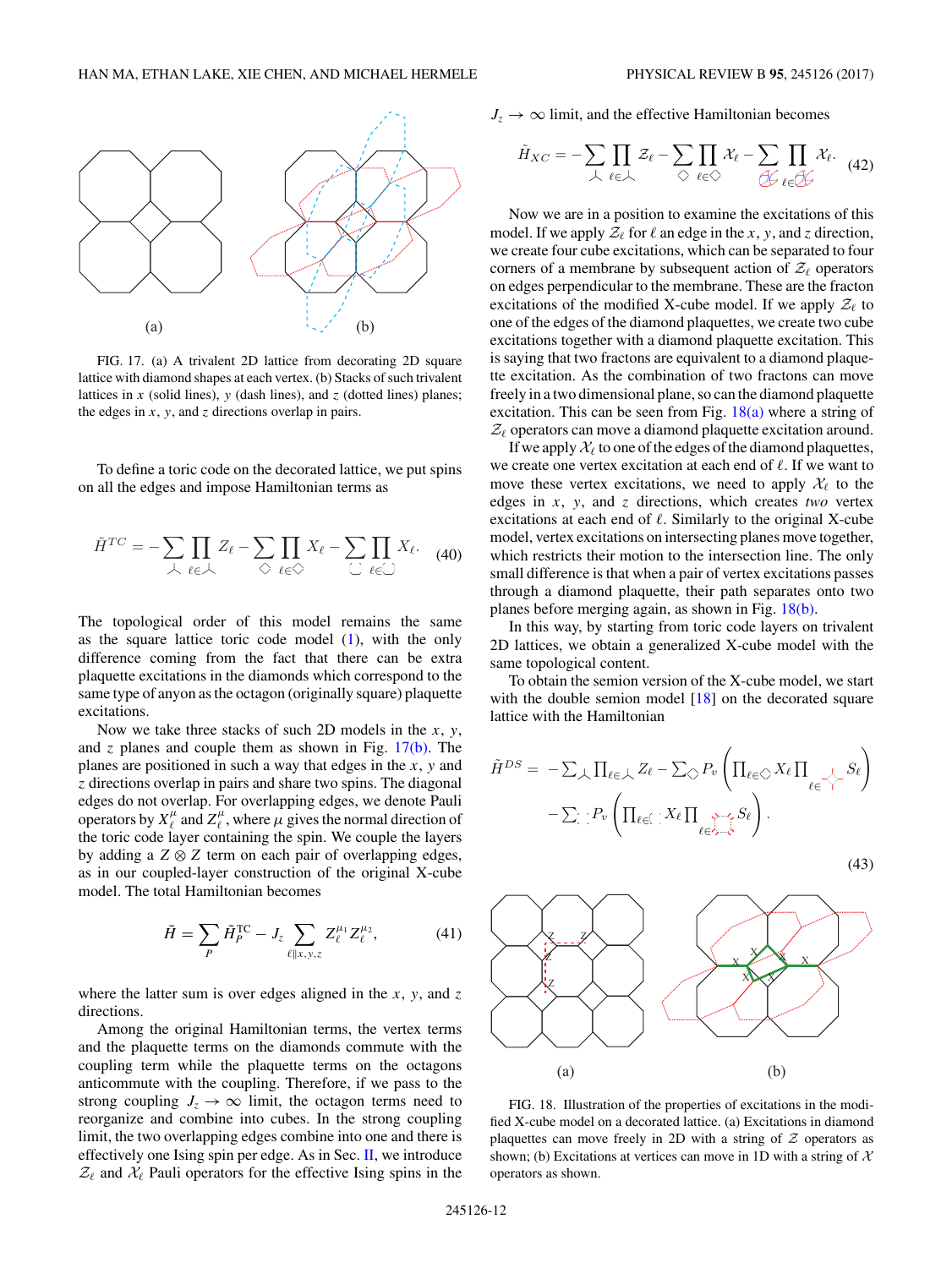<span id="page-12-0"></span>where the second product in each plaquette term is over  $S = \begin{pmatrix} 1 & 0 \\ 0 & i \end{pmatrix}$  on all the legs pointing outward from the plaquette, and  $P_v$  is a projector onto configurations satisfying the vertex term for all the vertices contained in the plaquette. This model is known to have the double semion topological order [\[35\]](#page-17-0). In particular, there are semion string operators, which anticommute with each other when they intersect.

Now we couple the layers, using the same coupling term as in the toric code case:

$$
\tilde{H}^{s} = \sum_{P} \tilde{H}_{P}^{\text{DS}} - J_{z} \sum_{\ell} Z_{\ell}^{\mu_{1}} Z_{\ell}^{\mu_{2}}.
$$
 (44)

In the strong coupling limit, overlapping edges combine into one. The vertex and diamond plaquette terms commute with the  $J_z$  term, and lead to terms of the same form in first-order perturbation theory. The octagon plaquette terms do not commute with the  $J_z$  term, and a product of six such terms over the faces of a cube appears at sixth order in perturbation theory. It is possible that other terms appear in the perturbation series, but we ignore them (see remarks at the beginning of this section). The resulting Hamiltonian takes a form very similar to Eq. [\(42\)](#page-11-0), except that the diamond plaquette terms and the octagon cube terms are supplemented with a product of *S* operators over outward pointing edges, and with projectors onto vertex-term-satisfying configurations. It can be checked that all the terms in the Hamiltonian commute with one another.

What is the excitation structure of this semionic version of X-cube model? Fractons can be created exactly as in the (trivalent) toric code version of the X-cube model and have the same properties. The 1D particles (pairs of vertex excitations) can no longer be created simply with an  $X$  string as in Fig.  $18(b)$ , as this operator has nontrivial commutation with various plaquette and cube terms along the path of the string. Instead, to create a 1D particle, we need to combine two semion string operators from two intersecting planes along the intersection line. That is we need to supplement the  $X$  string operator with some extra phase factors depending on the Z configuration along the string.

As a result of the structure of the string, the 1D particles have nontrivial "braiding" statistics with each other. For example, consider a 1D particle moving in the *x* direction, which is a composite of a semion in the *xy* plane and a semion in the *zx* plane. Suppose that the line on which this 1D particle moves intersects that of another 1D particle moving in the *y* direction, which is a composite of a semion in *yz* plane and a semion in the *xy* plane. The string operators of the two 1D particles anticommute with each other, because the string operator of one semion on the *xy* plane anticommutes with that of another semion on the same plane, while string operators of semions on different planes commute with each other. This anticommutation of string operators is related to the fact that two such 1D particles can undergo a full braid, so their mutual statistics is well defined. In this case, the two 1D particles have mutual statistics  $\theta = \pi$ , which contrasts with trivial mutual statistics  $\theta = 0$  in the original X-cube model.

In making the above statements, we need to account for the fact that there are different types of 1D particles moving along a given line. For instance, given a 1D particle moving in the *x* direction, we can attach to it a 2D particle in an *xy* plane,

and obtain a new 1D particle moving in the *x* direction. Such attachments can change the statistics, so some care is needed to be sure the statistics we find in the semionic X-cube model is really different from that in the original X-cube model.

This can be addressed by demanding that the 1D particles satisfy a certain fusion condition. In particular, we require that three 1D particles moving in  $x$ ,  $y$ , and  $z$  directions fuse to a trivial excitation when they meet at a point. This amounts to making a certain natural choice of 1D particle excitations. When this fusion condition is satisfied, 1D particles moving in orthogonal directions indeed have  $\theta = 0$  mutual statistics in the original X-cube model, while they have  $\theta = \pi$  statistics in the semionic X-cube model.

#### **VI. DISCUSSION**

In this work, we showed how several different fracton topological orders could be realized through coupled layer constructions, both by forming coupled stacks of conventional 2D topologically ordered phases, and by "stacking" and coupling a finite number of 3D models with fracton topological order. This perspective allowed us to shed light on the physics of the X-cube model of Ref. [\[30\]](#page-17-0), which we demonstrated could be obtained from a three-dimensional stack of coupled toric codes in the strong coupling limit. These results can be understood through mechanisms we have dubbed "p-string condensation" and "p-membrane condensation", in which either one-dimensional strings of particles or two-dimensional membranes of particles are driven to condense. Using these ideas, we constructed two new models of fracton topological order: a semionic generalization of the X-cube model and a phase obtained by inducing p-membrane condensation in a system of four interpenetrating X-cube models, which we dubbed the 'Four Color Cube model".

We now turn to a discussion of questions raised by our work and potential further avenues of study. A natural first question to ask is whether other known examples of fracton topological order, like the checkerboard model of Ref. [\[30\]](#page-17-0) or the fractal topological order of Haah's code [\[23\]](#page-17-0), admit a coupled-layer description similar to the ones presented here. More ambitiously, we can consider asking whether or not *all* fracton topological phases can be realized by a coupled layer construction, and if not, whether it is possible to complete a classification of the ones that do. Making progress in this direction would be useful for determining the extent to which fracton topological phases lie "beyond" quantum field theory, and may help us to construct more interesting examples of such phases. Along these lines, if possible it would also be interesting to obtain a continuum-picture field-theoretic understanding of p-string and p-membrane condensation, which could further elucidate the degree of the relationship between fracton topological phases and more familiar topological quantum field theories.

Another natural direction for future work is to perform our p-string condensation procedure for stacks of two-dimensional topological phases other than the toric code and doubled semion examples considered in this paper. We expect the extension to more general types of Abelian topological orders realized in commuting projector models to be fairly straightforward, and can likely be done by following the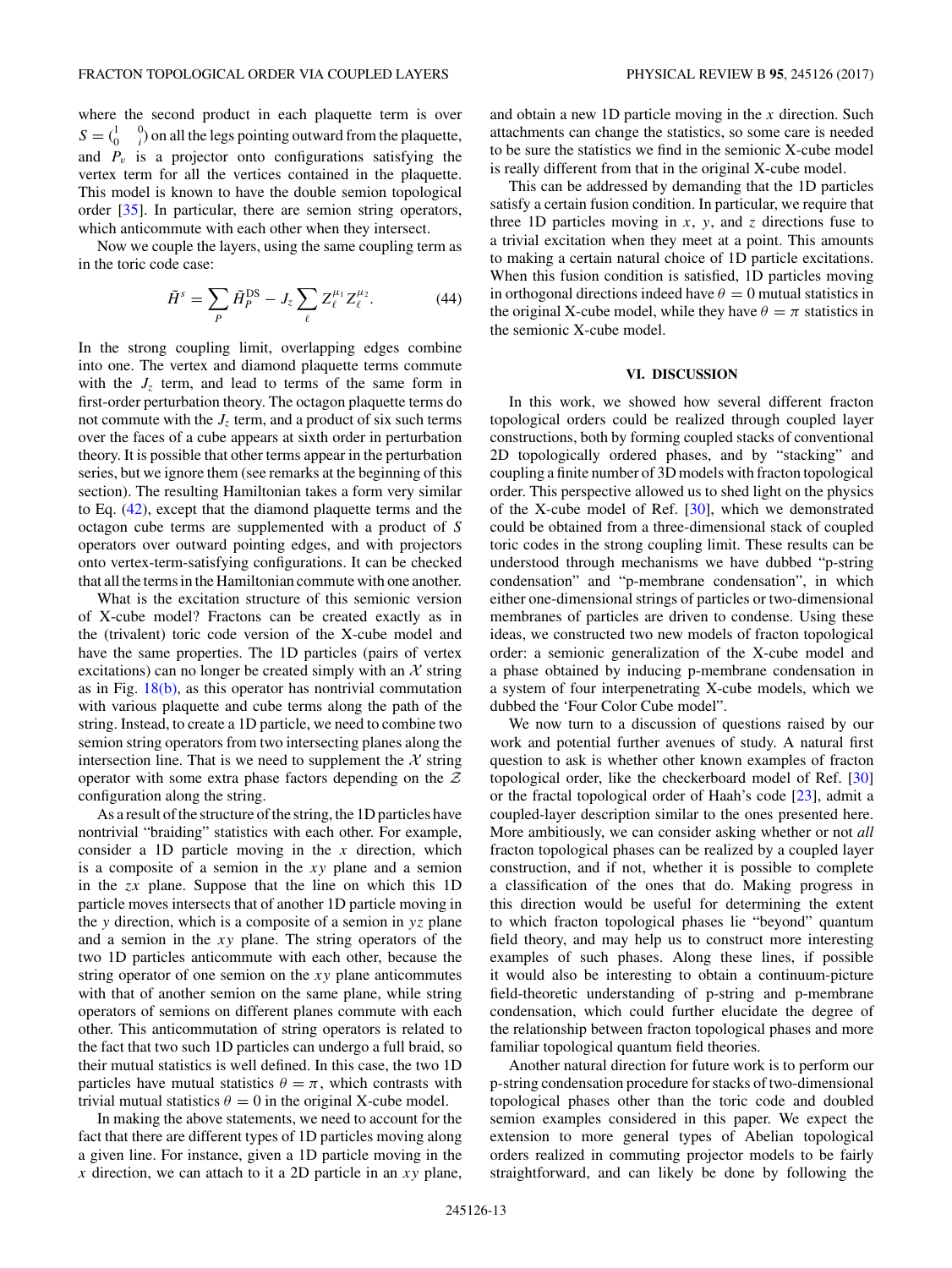<span id="page-13-0"></span>framework developed in Sec. [V.](#page-10-0) Performing our analysis for coupled layers of non-Abelian topological phases may be less straightforward, and at this stage it is unclear exactly what qualitatively new features we might expect to occur in these more general settings.

Our ability to understand certain fracton topological phases from within the general framework of the theory of twodimensional topological phases raises the possibility of easily studying other properties of fracton phases, like how their classification is enriched by the presence of symmetries, how symmetry fractionalization and anomalies are classified in fracton phases, and how such phases' edge theories can be constructed. As there already exist a large number of theoretical techniques for studying these properties in conventional topological phases, one could anticipate using our coupledlayer approach to reduce the study of these questions in fracton phases to problems involving conventional topological phases, which could then be solved using existing methods.

Finally, this paper has taken a rather phenomenological view towards the study of the fusion and braiding properties of the excitations in fracton topological phases, addressing the fusion and statistical properties of each model on a case-bycase basis. It would be useful to develop the fusion and braiding theory of fracton phases on a more general level and to see how such a picture fits in with the commutative algebra methods developed in Ref. [\[30\]](#page-17-0); we plan to pursue this in future work.

*Note added in proof.* While this work was being completed, we became aware of a parallel work by  $[36]$ , where some overlapping results are obtained.

#### **ACKNOWLEDGMENTS**

X.C. would like to thank A. Kubica and J. Mozgunov for discussion. H.M. would like to thank Y.-M. Lu and Z. Bi for insightful discussion. M.H. and H.M. were supported by the U.S. Department of Energy, Office of Science, Basic Energy Sciences (BES) under Award No. DE-SC0014415. X.C. is supported by the Caltech Institute for Quantum Information and Matter and the Walter Burke Institute for Theoretical Physics. E.L. was supported by the NSF Grant No. PHY-1560023. Some of this work was carried out at the Kavli Institute for Theoretical Physics, which is supported by the National Science Foundation under Grant No. NSF PHY11-25915.

## **APPENDIX A: X-CUBE HAMILTONIAN FROM DEGENERATE PERTURBATION THEORY**

Here we apply Brillouin-Wigner perturbation theory to derive the X-cube model in the limit of strongly coupled toric code layers. As briefly discussed at the end of this appendix, essentially same analysis holds in the strong coupling limit of the coupled X-cube model, where we obtain the FCC model. The perturbation theory used to obtain the semionic X-cube model has the same general structure, but some statements in the analysis here assume that the Hamiltonian is a sum of terms that square to unity, which is not true in that case.

We write the Hamiltonian as  $H = H_0 + H_1$ , where  $H_0$  is the  $J_z$  coupling term.  $H_1 = H_{1v} + H_{1p}$  is the Hamiltonian of decoupled toric code layers, where  $H_{1v}$  is the sum of all toric code vertex terms, and  $H_{1p}$  the sum of all plaquette terms. Let  $|\psi\rangle$  be an energy eigenstate with energy *E* that lies in the ground-state space of  $H_0$  if the perturbation is turned off. We write  $|\psi\rangle = |\psi_0\rangle + |\psi_1\rangle$ , where  $|\psi_0\rangle$  is chosen to be normalized and lies in the ground-state space, and  $|\psi_1\rangle$  lies in the orthogonal complement of the ground-state space. We let P project onto the ground-state space, and  $(1 - P)$  projects onto the orthogonal complement. Note that  $P$  commutes with  $H_0$ .

The Schrödinger equation can be written in the form

$$
|\psi\rangle = |\psi_0\rangle + (E - H_0)^{-1} (1 - \mathcal{P}) H_1 |\psi\rangle, \quad (A1)
$$

and iterated to find the formal solution

$$
|\psi\rangle = \sum_{n=0}^{\infty} [(E - H_0)^{-1} (1 - \mathcal{P}) H_1]^n |\psi_0\rangle.
$$
 (A2)

This is not a closed-form solution because *E* is the unperturbed energy. This does not matter at leading order, and it is common to stop at leading order in Brillouin-Wigner perturbation theory, but we need to go beyond leading order here. Fortunately, the commuting projector nature of  $H_1$  will allow us to simplify the perturbation series.

Acting with  $\mathcal{P}H$  on both sides of Eq. (A2), we have

$$
\mathcal{P}H|\psi\rangle = E_0|\psi_0\rangle + \mathcal{P}H_1 \sum_{n=0}^{\infty} [(E - H_0)^{-1}(1 - \mathcal{P})H_1]^n \mathcal{P}|\psi_0\rangle,
$$
\n(A3)

where we inserted a factor of  $P$  in front of the  $|\psi_0\rangle$  on the right. We also have

$$
\mathcal{P}H|\psi\rangle = E|\psi_0\rangle. \tag{A4}
$$

Comparing these two expressions, we see that

$$
H_{\rm eff} |\psi_0\rangle = (E - E_0) |\psi_0\rangle, \tag{A5}
$$

we have defined the effective Hamiltonian  $H_{\text{eff}}$  to be

$$
H_{\text{eff}} = \mathcal{P}H_1 \sum_{n=1}^{\infty} [(E - H_0)^{-1} (1 - \mathcal{P}) H_1]^{n-1} \mathcal{P} \quad (A6)
$$

$$
\equiv \sum_{n=1}^{\infty} \tilde{H}_{\text{eff}}^{(n)},\tag{A7}
$$

where  $\tilde{H}_{\text{eff}}^{(n)}$  is the *n*th term in the series.

This expression for the effective Hamiltonian depends on the energy *E* of the eigenstate. In particular, this means that  $\tilde{H}_{\text{eff}}^{(n)}$  is not purely of *n*th order in the perturbation. This is an undesirable property that we shall eliminate perturbatively, expanding in corrections to *E* to get an ordinary Hamiltonian that does not depend on the energy. We will put the effective Hamiltonian in the form

$$
H_{\rm eff} = \sum_{n=1}^{\infty} H_{\rm eff}^{(n)},\tag{A8}
$$

where the tilde has been dropped to signify that  $H_{\text{eff}}^{(n)}$  is truly of *n*th order in the perturbation and does not depend on *E*.

The leading-order contribution is

$$
\tilde{H}_{\text{eff}}^{(1)} = \mathcal{P}H_{1v}\mathcal{P} = H_{\text{eff}}^{(1)},\tag{A9}
$$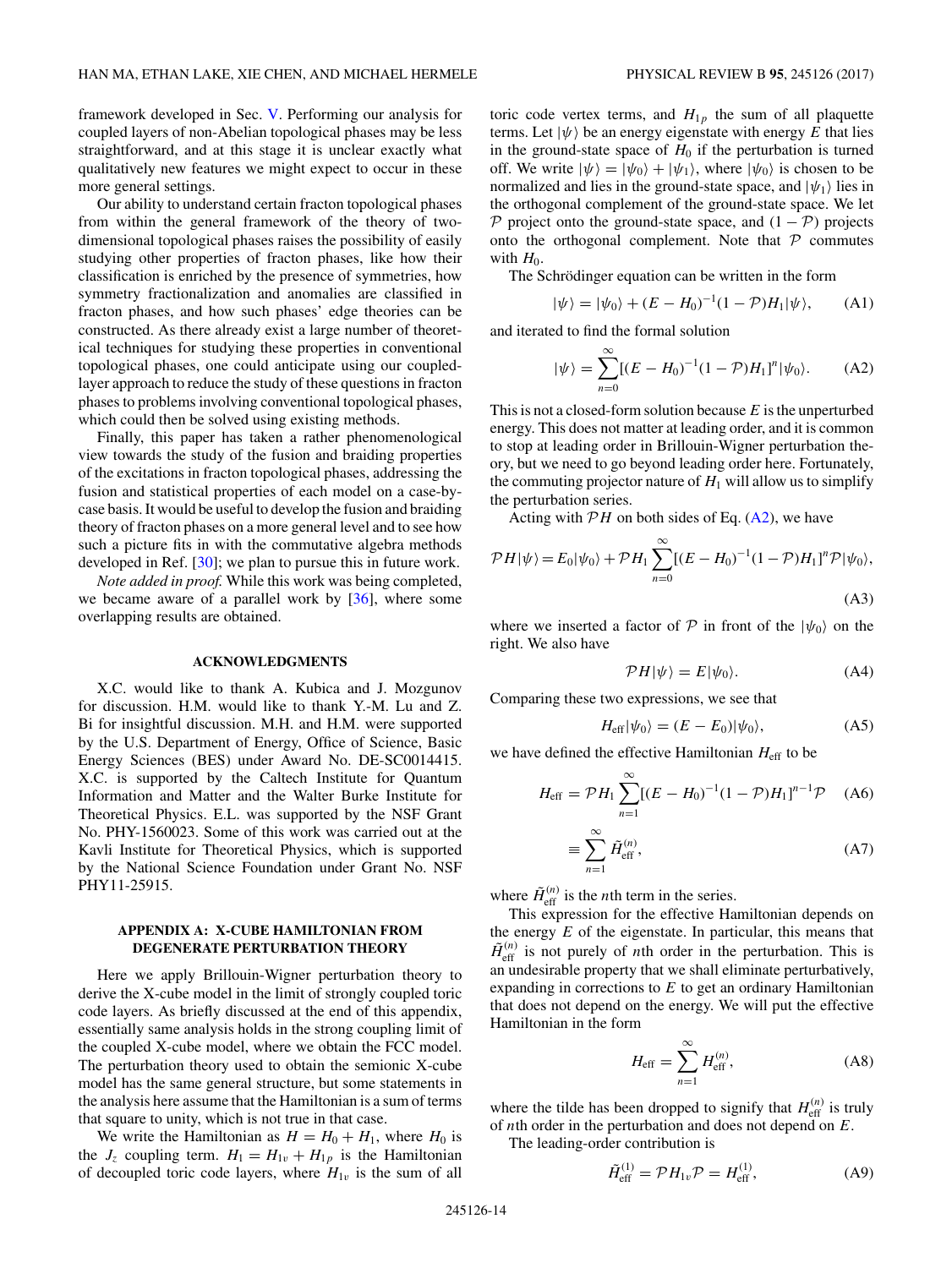because  $H_{1p}$  has vanishing projection onto the ground-state space. This term is of first order in the perturbation and does not depend on E, so it happens that  $\tilde{H}_{\text{eff}}^{(1)} = H_{\text{eff}}^{(1)}$ .

The behavior at second order is more generic, in that  $\tilde{H}_{\text{eff}}^{(2)} \neq$  $H_{\text{eff}}^{(2)}$ . We have

$$
\tilde{H}_{\text{eff}}^{(2)} = \mathcal{P} H_{1p} \frac{1 - \mathcal{P}}{E - H_0} H_{1p} \mathcal{P}.
$$
 (A10)

In the above expression, there is no  $H_{1v}$  to the right of the  $(1 - P)$  projector, since  $H_{1v}$  cannot take states in the groundstate space out of the ground-state space and since  $(1 - P)$ annihilates states in the ground-state space. Similarly, there is no  $H_{1v}$  to the left of the (1 − P) term. To make the notation more compact, we define

$$
\mathcal{D} \equiv \frac{1 - \mathcal{P}}{E - H_0},\tag{A11}
$$

so that  $\tilde{H}_{\text{eff}}^{(2)} = \mathcal{P}H_{1p}\mathcal{D}H_{1p}\mathcal{P}$ . It is important to keep in mind that  $D$  depends on  $E$ .

To eliminate the *E* dependence in  $\tilde{H}_{\text{eff}}^{(2)}$ , we write  $E = E_0 +$  $E^{(1)}$ , where  $E^{(1)}$  is the first-order correction to the energy. We will not need to include higher-order corrections, because we will see that all such corrections vanish up through fifth order, except for constant corrections that we drop. Now suppose  $\tilde{H}_{\text{eff}}^{(2)}$  acts on an eigenstate of  $H_{\text{eff}}^{(1)}$ . We expand in powers of  $E^{(1)}$ , and bring all factors of  $E^{(1)}$  to the right of the expression, but still inside the rightmost projector  $P$ . Each factor of  $E^{(1)}$  can then be replaced by  $H_{1v}$ , as a consequence of the form of  $H_{\text{eff}}^{(1)}$  and the fact that we are acting on an eigenstate of  $H_{\text{eff}}^{(1)}$ . We can then return  $H_{1v}$  to the position where  $E^{(1)}$  originally appeared in the expression, because, using the commuting projector structure of  $H_1$ ,  $H_{1v}$  commutes with  $H_0$ ,  $P$  and  $H_{1p}$ . Since this holds for any eigenstate of  $H_{\text{eff}}^{(1)}$ , it holds for all states, and we can expand  $D$  by

$$
\mathcal{D} = \left(\sum_{n=0}^{\infty} (-1)^n (\mathcal{D}_0 H_{1v})^n\right) \mathcal{D}_0, \tag{A12}
$$

where we define  $\mathcal{D}_0 = (1 - \mathcal{P})/(E_0 - H_0)$ . Up to this point, we have only used the properties that  $H_1$  is a sum of commuting terms, and that  $H_{1v}$  commutes with  $H_0$ ; we note that these properties also hold in the coupled-layer construction of the semionic X-cube model.

Applying this to our expression for  $\tilde{H}^{(2)}_{\text{eff}}$ , we obtain

$$
\tilde{H}_{\text{eff}}^{(2)} = \mathcal{P}H_{1p}\mathcal{D}_0H_{1p}\mathcal{P} - \mathcal{P}H_{1p}\mathcal{D}_0H_{1v}\mathcal{D}_0H_{1p}\mathcal{P}
$$
\n
$$
+ \sum_{n=2}^4 (-1)^n \mathcal{P}H_{1p}(\mathcal{D}_0H_{1v})^n \mathcal{D}_0H_{1p}\mathcal{P} + \cdots. \quad (A13)
$$

The second-order contribution of original Hamiltonian to the effective Hamiltonian,  $\mathcal{P}H_{1p}\mathcal{D}_0H_{1p}\mathcal{P}$ , is easily seen to be a constant. We therefore drop it and put  $H_{\text{eff}}^{(2)} = 0$ . This is convenient because then we then have  $E^{(2)} = 0$ , which simplifies going to higher orders. The higher-order contributions will contribute to  $H_{\text{eff}}^{(3)}$ , and so on.

At third order, we have

$$
\tilde{H}_{\text{eff}}^{(3)} = \mathcal{P}H_{1p}\mathcal{D}H_{1v}\mathcal{D}H_{1p}\mathcal{P},\tag{A14}
$$

where only this arrangement of  $H_{1v}$  and  $H_{1p}$  contributes. Expanding to sixth order, we obtain

$$
\tilde{H}_{\text{eff}}^{(3)} = \mathcal{P}H_{1p}\left(\sum_{n=1}^{4} n(-1)^{n+1} (\mathcal{D}_0 H_{1v})^n\right) \mathcal{D}_0 H_{1p} \mathcal{P}.
$$
 (A15)

To determine  $H_{\text{eff}}^{(3)}$ , we add the  $n = 1$  term here with the same order of *H* contributed by  $\tilde{H}_{\text{eff}}^{(2)}$ . Then we get  $H_{\text{eff}}^{(3)} = 0$ ; similar cancelations will occur at higher order.

We now give expressions for  $\tilde{H}_{\text{eff}}^{(n)}$  for  $n = 4, 5, 6$ , expanding each up through sixth order. The fourth-order term is

$$
\tilde{H}_{\text{eff}}^{(4)} = \mathcal{P}(H_{1p}\mathcal{D})^3 H_{1p}\mathcal{P} + \mathcal{P}H_{1p}(\mathcal{D}H_{1v})^2 \mathcal{D}H_{1p}\mathcal{P}
$$
\n
$$
\equiv \tilde{H}_{\text{eff}}^{(4),a} + \tilde{H}_{\text{eff}}^{(4),b}.
$$
\n(A16)

Expanding  $\tilde{H}_{\text{eff}}^{(4),a}$  up through sixth order, we have

$$
\tilde{H}_{\text{eff}}^{(4),a} = \mathcal{P}(H_{1p}\mathcal{D}_0)^3 H_{1p}\mathcal{P}
$$
\n
$$
+ \mathcal{P}H_{1p}\left(\sum_{n=1}^2 (-1)^n \sum_{\text{perm}} \text{perm}([\mathcal{D}_0 H_{1p}]^2, [\mathcal{D}_0 H_{1v}]^n)\right)
$$
\n
$$
\times \mathcal{D}_0 H_{1p}\mathcal{P}, \qquad (A17)
$$

where  $\text{perm}([A]^k,[B]^{\ell})$  is a term of the form  $A^{n_1}B^{m_1}A^{n_2}B^{n_2}\cdots$ , with  $n_i,m_i$  non-negative integers satisfying  $\sum_i n_i = k$  and  $\sum_i m_i = \ell$ , and the sum runs over all such distinct terms. For example,

$$
\sum_{\text{perm}} \text{perm}([A]^2, [B]^2) = A^2 B^2 + A B^2 A + B^2 A^2 + A B A B
$$

$$
+BA^2B + BABA. \tag{A18}
$$

In general, perm $([A]^k, [B]^{\ell})$  runs over  $(k + \ell)!/(k! \ell!)$  different terms.

The lowest-order term in  $H_{1p}$  in the (A17) is a constant that we drop. The attentive reader will notice that this term contains a superextensive contribution to the energy, which we expect would have been canceled had we kept the extensive constant contribution at second order.

For  $\tilde{H}_{\text{eff}}^{(4),b}$ , we have

$$
\tilde{H}_{\text{eff}}^{(4),b} = \mathcal{P}H_{1p}((\mathcal{D}_0H_{1v})^2 - 3(\mathcal{D}_0H_{1v})^3 \n+ 6(\mathcal{D}_0H_{1v})^4)\mathcal{D}_0H_{1p}\mathcal{P}.
$$
\n(A19)

For higher orders, it is helpful to use the more general expression

$$
\tilde{H}_{\text{eff}}^{(n)} = \mathcal{P} H_{1p} \Bigg( \sum_{k=0}^{\lfloor n/2 - 1 \rfloor} \sum_{\text{perm}} \text{perm} \big( [\mathcal{D} H_{1p}]^{2k}, [\mathcal{D} H_{1v}]^{n-2k-2} \big) \Bigg) \times \mathcal{D} H_{1p} \mathcal{P}, \tag{A20}
$$

which holds for  $n > 1$ . Setting  $n = 5$  for fifth order, we obtain

$$
\tilde{H}_{\text{eff}}^{(5)} = \mathcal{P}H_{1p}\left(\sum_{\text{perm}} \text{perm}([\mathcal{D}H_{1p}]^2, [\mathcal{D}H_{1v}]^1)\right)
$$

$$
\times \mathcal{D}H_{1p}\mathcal{P} + \mathcal{P}H_{1p}(\mathcal{D}H_{1v})^3 \mathcal{D}H_{1p}\mathcal{P} \qquad (A21)
$$

$$
= \tilde{H}_{\rm eff}^{(5),a} + \tilde{H}_{\rm eff}^{(5),b}.
$$
 (A22)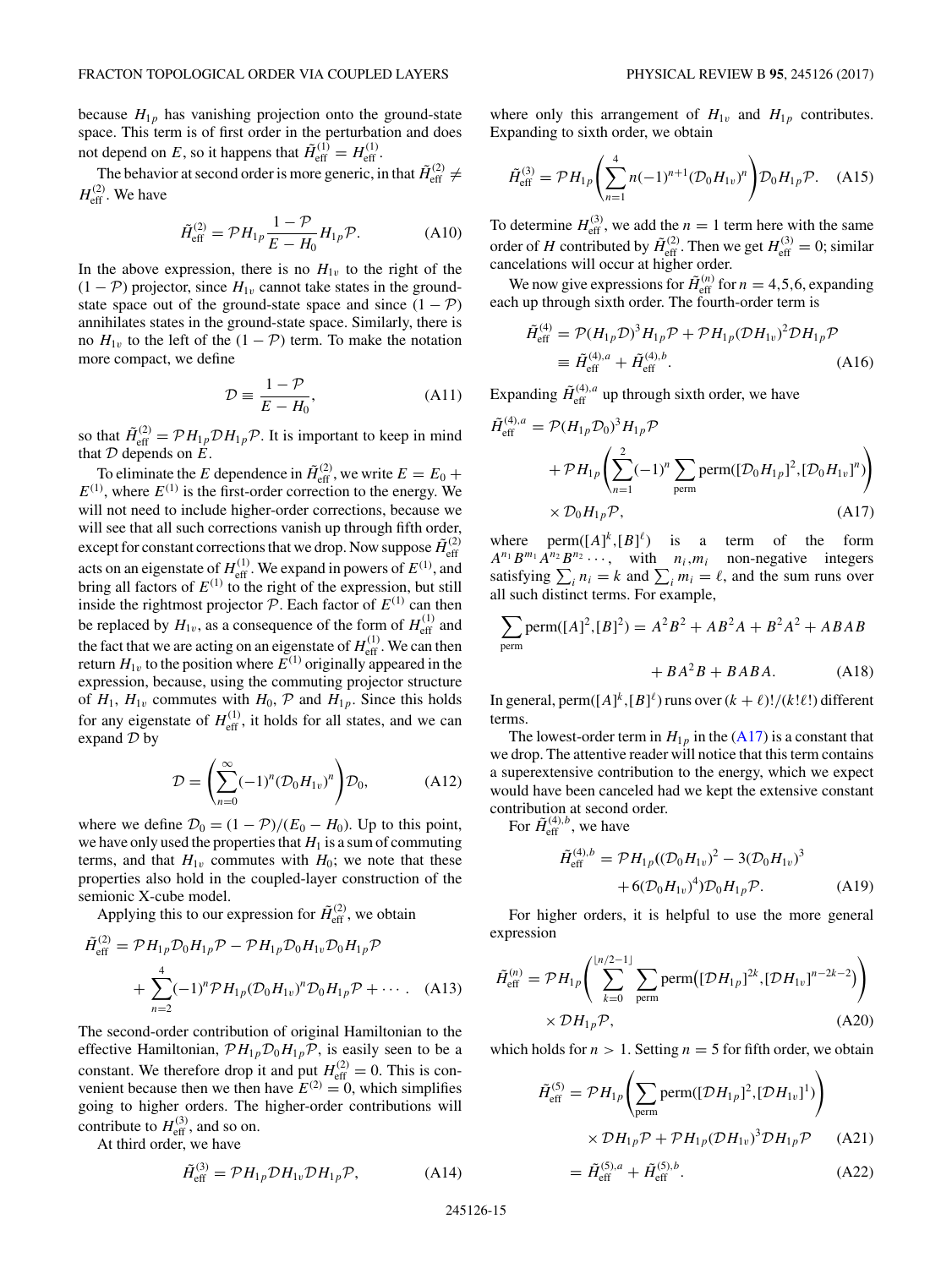<span id="page-15-0"></span>Expanding each term up to sixth order gives us

$$
\tilde{H}_{\text{eff}}^{(5),a} = \mathcal{P}H_{1p}\left(\sum_{\text{perm}} \text{perm}([\mathcal{D}_0 H_{1p}]^2, [\mathcal{D}_0 H_{1v}]^1) - 2\sum_{\text{perm}} \text{perm}([\mathcal{D}_0 H_{1p}]^2, [\mathcal{D}_0 H_{1v}]^2)\right) \mathcal{D}_0 H_{1p} \mathcal{P},
$$
\n(A23)

$$
\tilde{H}_{\text{eff}}^{(5),b} = \mathcal{P}H_{1p}((\mathcal{D}_0H_{1v})^3 - 4(\mathcal{D}_0H_{1v})^4)\mathcal{D}_0H_{1p}\mathcal{P}.
$$
 (A24)

Finally, we consider the sixth-order term:

$$
\tilde{H}_{\text{eff}}^{(6)} = \mathcal{P}H_{1p}\left(\sum_{\text{perm}} \text{perm}([\mathcal{D}H_{1p}]^2, [\mathcal{D}H_{1v}]^2)\right) \mathcal{D}H_{1p}\mathcal{P}
$$

$$
+ \mathcal{P}H_{1p}(\mathcal{D}H_{1v})^4 \mathcal{D}H_{1p}\mathcal{P} + \mathcal{P}(H_{1p}\mathcal{D})^5 H_{1p}\mathcal{P} \quad (A25)
$$

$$
\tilde{\mathcal{P}}^{(6)} = \tilde{\mathcal{P}}^{(6)} + \tilde{\mathcal{P}}^{(6)} + \tilde{\mathcal{P}}^{(6)} + \tilde{\mathcal{P}}^{(6)} + \tilde{\mathcal{P}}^{(6)} + \tilde{\mathcal{P}}^{(6)} + \tilde{\mathcal{P}}^{(6)} + \tilde{\mathcal{P}}^{(6)} + \tilde{\mathcal{P}}^{(6)} + \tilde{\mathcal{P}}^{(6)} + \tilde{\mathcal{P}}^{(6)} + \tilde{\mathcal{P}}^{(6)} + \tilde{\mathcal{P}}^{(6)} + \tilde{\mathcal{P}}^{(6)} + \tilde{\mathcal{P}}^{(6)} + \tilde{\mathcal{P}}^{(6)} + \tilde{\mathcal{P}}^{(6)} + \tilde{\mathcal{P}}^{(6)} + \tilde{\mathcal{P}}^{(6)} + \tilde{\mathcal{P}}^{(6)} + \tilde{\mathcal{P}}^{(6)} + \tilde{\mathcal{P}}^{(6)} + \tilde{\mathcal{P}}^{(6)} + \tilde{\mathcal{P}}^{(6)} + \tilde{\mathcal{P}}^{(6)} + \tilde{\mathcal{P}}^{(6)} + \tilde{\mathcal{P}}^{(6)} + \tilde{\mathcal{P}}^{(6)} + \tilde{\mathcal{P}}^{(6)} + \tilde{\mathcal{P}}^{(6)} + \tilde{\mathcal{P}}^{(6)} + \tilde{\mathcal{P}}^{(6)} + \tilde{\mathcal{P}}^{(6)} + \tilde{\mathcal{P}}^{(6)} + \tilde{\mathcal{P}}^{(6)} + \tilde{\mathcal{P}}^{(6)} + \tilde{\mathcal{P}}^{(6)} + \tilde{\mathcal{P}}^{(6)} + \tilde{\mathcal{P}}^{(6)} + \tilde{\mathcal{P}}^{(6)} + \tilde{\mathcal{P}}
$$

$$
= \tilde{H}_{\rm eff}^{(6),a} + \tilde{H}_{\rm eff}^{(6),b} + \tilde{H}_{\rm eff}^{(6),c}.
$$
 (A26)

Since we will not go beyond sixth order, we can replace all the  $\mathcal{D}$ 's with  $\mathcal{D}_0$ 's, and write

$$
\tilde{H}_{\text{eff}}^{(6),a} = \mathcal{P}H_{1p}\left(\sum_{\text{perm}} \text{perm}([\mathcal{D}_0 H_{1p}]^2, [\mathcal{D}_0 H_{1v}]^2)\right) \mathcal{D}_0 H_{1p} \mathcal{P},\tag{A27}
$$

$$
\tilde{H}_{\rm eff}^{(6),b} = \mathcal{P}H_{1p}(\mathcal{D}_0H_{1v})^4 \mathcal{D}_0H_{1p}\mathcal{P},\tag{A28}
$$

$$
\tilde{H}_{\text{eff}}^{(6),c} = \mathcal{P}(H_{1p}\mathcal{D}_0)^5 H_{1p}\mathcal{P}.
$$
 (A29)

To compute  $H_{\text{eff}}^{(n)}$  for  $n = 4, 5, 6$ , we simply collect terms. We find  $H_{\text{eff}}^{(4)} = H_{\text{eff}}^{(5)} = 0$ , and

$$
H_{\text{eff}}^{(6)} = \mathcal{P}(H_{1p}\mathcal{D}_0)^5 H_{1p}\mathcal{P}.
$$
 (A30)

In this term, the only combination of six  $H_{1p}$  operators, which is not a constant and which survives the leftmost projection onto the ground-state space, is the cube operator  $B_c$  defined in the main text. There are also constant contributions, which we drop.

Thus, up to sixth order the effective Hamiltonian is given by

$$
H_{\text{eff}} = \mathcal{P}H_{1v}\mathcal{P} + \mathcal{P}(H_{1p}\mathcal{D}_0)^5 H_{1p}\mathcal{P}.
$$
 (A31)

Ignoring constant contributions, this is identical to  $H_{XC}$  in Eq. [\(7\)](#page-2-0). The  $\mathcal{P}H_{1v}\mathcal{P}$  term corresponds to the  $\mathcal{A}_i^{\mu}$  term, and the sixth order of  $H_{1p}$  builds up to the  $B_c$  term. The coefficient of the latter is proportional to  $1/J_z^5$ , because each denominator  $\mathcal{D}_0$  carries a factor of  $J_z^{-1}$ .

The analysis here applies essentially without modification to the coupled X-cube model described in Sec. [IV,](#page-6-0) where we obtain the FCC model in the strong coupling limit. There, the  $A_i^{\mu}$  terms play the role of  $H_{1p}$ , and the  $B_c$  terms play the role of  $H_{1v}$ . The same analysis applies because the lowest-order nonconstant term formed by taking a product product of  $A_i^{\mu}$ operators also appears at sixth order, where the product is over the faces of a cube as described in Sec. [IV.](#page-6-0)

## **APPENDIX B: TOPOLOGICAL ORDER AND GROUND-STATE DEGENERACY OF THE FCC MODEL**

Here, we argue that the FCC model has topological order, in the sense that it has a nontrivial ground-state degeneracy on the 3-torus, and that the degenerate ground states cannot be distinguished by local measurements. As a byproduct of this discussion, we compute the ground-state degeneracy on a finite  $L \times L \times L$  torus, where *L* is the linear system size, setting the spacing between neighboring vertices of the same color to one.

Our strategy is to first construct a complete set of commuting observables (CSCO), and then to use the properties of the CSCO to argue that the model has topological order. We begin by reviewing how this works for the  $d = 2$  toric code on a  $L \times L$  torus, which contains a total of  $2L^2$  Ising spins. The CSCO consists of stabilizers and logical operators. The stabilizers are the  $A_i$  vertex and  $B_p$  plaquette operators; there are *L* operators of each type, but they are not all independent, because  $\prod_p B_p = 1$  and  $\prod_i A_i = 1$ . Therefore there are a total of  $2L^2 - 2$  independent stabilizers. The stabilizers appear in the Hamiltonian and have eigenvalue 1 in a ground state, so it follows that  $log_2$  GSD = 2. It also follows that the CSCO also includes two logical operators to be complete and label the ground space. One choice for the logical operators is described in Sec. [III B,](#page-5-0) where they are taken to be string operators  $S_m(\gamma_x)$ and  $S_m(\gamma_v)$  threading *m* particles around two independent cycles of the torus, along paths  $\gamma_x$  and  $\gamma_y$ . Only the topological character (more precisely, the homology class) of  $\gamma_x$  and  $\gamma_y$ is important, because the exact geometry of the paths can be altered by multiplying the string operators by *Ai* stabilizers.

To argue that the model has topological order, we need to show that a basis for the ground space  $\{|\psi_i\rangle\}$  ( $i = 1, \ldots, 4$ ) satisfies the property

$$
\langle \psi_i | \mathcal{O} | \psi_j \rangle = c_{\mathcal{O}} \delta_{ij} \tag{B1}
$$

with  $c_{\mathcal{O}}$  a constant independent of *i* and *j*. This equation holds when  $\mathcal O$  is any local operator, or more generally a multipoint correlation function of a finite number of local operators. We take the  $|\psi_i\rangle$  to be eigenstates of the CSCO. Without loss of generality, we can take O to be a product of *X* and *Z* Pauli operators, so that  $\mathcal O$  either commutes or anticommutes with all the operators in our complete commuting set. We should assume that  $\mathcal O$  commutes with all the stabilizers, since otherwise  $c_{\mathcal{O}} = 0$  and the property holds trivially. Then suppose  $\mathcal O$  fails to commute with one of the logical operators. In this case, we can "move the logical operator over" by multiplying with stabilizers, to get a new logical operator that commutes with  $\mathcal{O}$ , as  $\mathcal{O}$  is assumed to be local. This is only consistent if  $O$  anticommutes with some stabilizers, which contradicts our assumptions. Therefore  $O$  commutes with all the logical operators. This shows the right-hand side of Eq. (B1) vanishes when  $i \neq j$ .

To complete the argument, we have to consider Eq.  $(B1)$ when  $i = j$ , and show the proportionality constant  $c_{\mathcal{O}} =$  $\langle \psi_i | \mathcal{O} | \psi_i \rangle$  is independent of *i*. To do this, we observe that products of *X* along closed curves winding around the torus can be used to flip logical operators and connect any ground state to any other ground state. These products are simply string operators that thread *e* particles around the torus, and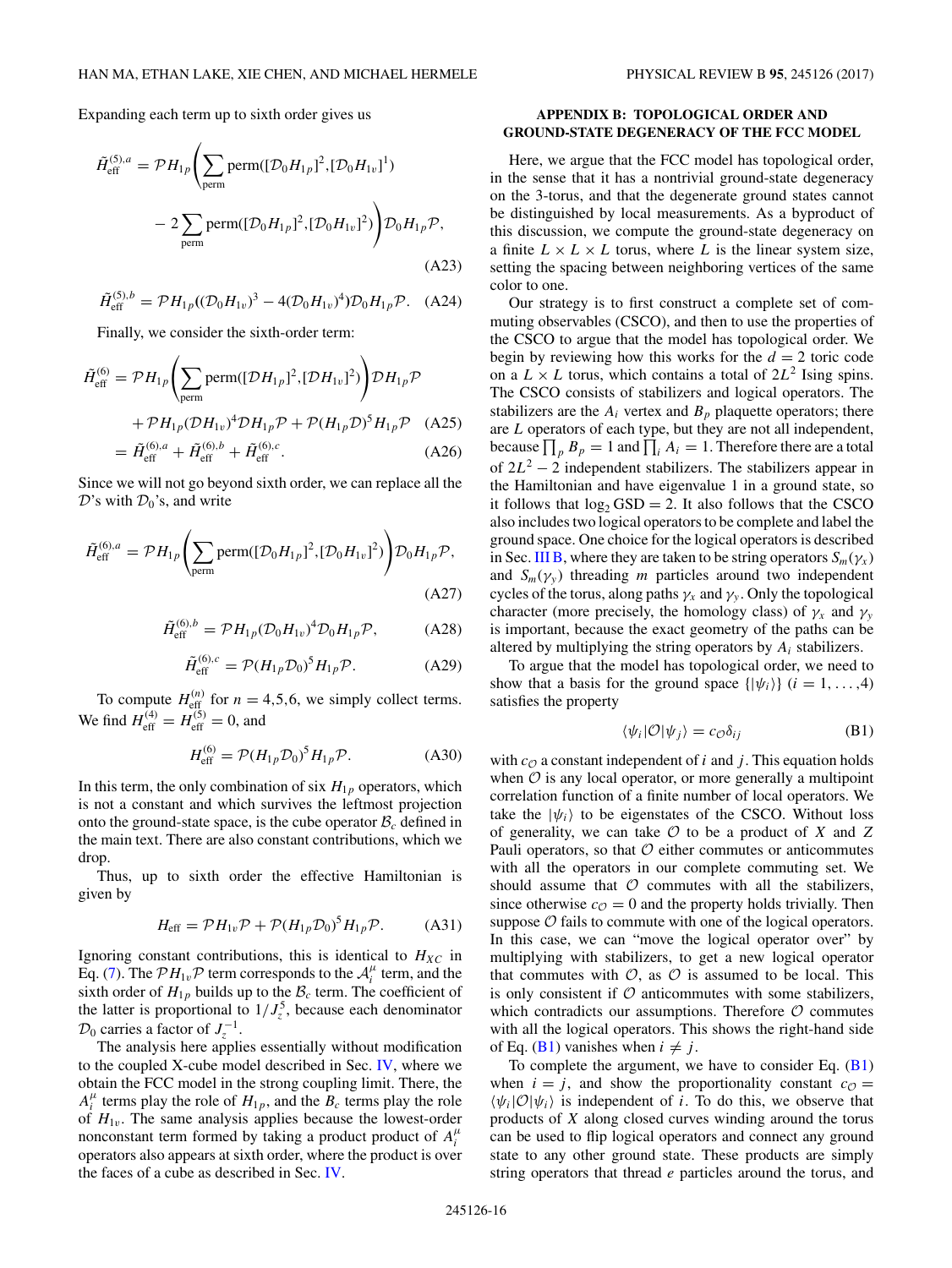can also be "moved out of the way of  $\mathcal{O}$ " by multiplying with *B<sub>p</sub>* stabilizers. Suppose we call such an operator  $χ$ , so that  $|\psi_i\rangle = \chi|\psi_i\rangle$  and  $\chi \mathcal{O} = \mathcal{O}\chi$ . Then we have

$$
\langle \psi_i | \mathcal{O} | \psi_i \rangle = \langle \psi_i | \mathcal{O} \chi \chi | \psi_i \rangle
$$
  
= 
$$
\langle \psi_i | \chi \mathcal{O} \chi | \psi_i \rangle = \langle \psi_j | \mathcal{O} | \psi_j \rangle,
$$
 (B2)

which establishes the desired result.

With this review out of the way, we now describe the application of a similar strategy to the FCC model on a  $L \times L \times L$  torus. The analysis turns out to be simpler for *L* odd, so we focus on that case. As an intermediate step, we first count the independent *X* stabilizers ( $B_c$  cube operators) in the X-cube model. There are  $L^3$  such operators, but they are not all independent. If *P* is some {100} lattice plane, then we have in total 3*L* constraints among the stabilizers

$$
\mathcal{C}_P^X \equiv \prod_{c \in P} B_c = 1. \tag{B3}
$$

However, now not all those constraints are independent. We have the relation

$$
\prod_{P \in \{xy \text{ planes}\}} C_P^X = \prod_{P \in \{xz \text{ planes}\}} C_P^X = \prod_{P \in \{yz \text{ planes}\}} C_P^X. \tag{B4}
$$

Each expression above is thus actually the same constraint, and we find 3*L* − 2 independent constraints, for a total of  $L^3 - 3L + 2$  independent *X* stabilizers.

This conclusion, and other similar counting problems below, can be checked numerically for reasonably small values of *L*. This is important because the reasoning employed here is not rigorous; in principle, some dependency could have been missed. Our numerical approach is based on mapping the counting of independent stabilizers to a problem in linear algebra over the two-element field  $\mathbb{F}_2$ . Any product of *X* Pauli operators can be thought of as an element of the  $\mathbb{F}_2$  vector space  $V_X \simeq (\mathbb{F}_2)^{3L^3}$ , where vector addition corresponds to operator multiplication. *X* stabilizers comprise a subspace  $S_X \subset V_X$ , and the  $B_c$  stabilizers make up a spanning set for  $S_X$  with  $L^3$  elements. Viewing the spanning set as a  $L^3 \times 3L^3$  matrix, the dimension of  $S_X$  is the rank of this matrix, which can be determined via row reduction. We used this method to check the counting of independent *X* stabilizers in the X-cube model for  $L = 2, \ldots, 8$ . Our results agree with those obtained for arbitrary odd *L* in Ref. [\[30\]](#page-17-0) by rigorous algebraic methods.

We now count independent *X* stabilizers in the FCC model. Naively, not taking any constraints into account, there are *L*<sup>3</sup> such operators for each underlying X-cube model, for a total of  $4L<sup>3</sup>$ . For each color, there are  $3L - 2$  constraints involving that color alone, for a total of  $4(3L - 2)$  constraints. In addition, there are constraints that couple all four colors together. Letting  $B_0$  be some *X* stabilizer, we have a constraint

$$
C^{X} = \prod_{n_1, n_2} T(n_1 a_1 + n_2 a_2) B_0 T(n_1 a_1 + n_2 a_2)^{-1} = 1, \quad (B5)
$$

where  $T(\mathbf{R})$  is the unitary operator realizing translation by a Bravais lattice vector **. The primitive fcc lattice vectors**  $a_1$ , $a_2$ , $a_3$  are defined in Sec. [IV.](#page-6-0) In general, the translation  $T(R)$  acts in a "spin-orbit coupled" manner where the colors are permuted, as described in Sec. [IV.](#page-6-0) Here, this implies that  $C^X$  contains contributions from  $B_c$  stabilizers of all four colors.

It is not obvious *a priori* that  $C^X = 1$ , but this can be shown by a tedious calculation. The product in Eq.  $(B5)$  is over a {111} plane, and by symmetry the same constraint holds for any such plane. Naïvely this gives 4*L* constraints, since there are four orientations of {111} planes, and *L* different planes for a given orientation. The actual number of such constraints is 4*L* − 4, because taking a product over all {111} planes of the same orientation gives a product over all *X* stabilizers of all four colors, which is not an independent constraint as it can be obtained by taking products of single-color constraints on  $\{100\}$  planes. The total number  $N_X$  of independent X stabilizers is thus

$$
N_X = 4L^3 - 4(3L - 2) - (4L - 4)
$$
 (B6)

$$
=4L^3 - 16L + 12.\tag{B7}
$$

This result has been checked numerically for  $L = 2, \ldots, 7$ , including even values of *L*.

By electric-magnetic self-duality, the number of independent *Z* stabilizers is equal to the number of independent *X* stabilizers,  $N_Z = N_X$ . Therefore the total number of independent stabilizers is

$$
N_S = N_Z + N_X = 8L^3 - 32L + 24. \tag{B8}
$$

Taking into account the on-site  $X_{\ell}^{w_1} X_{\ell}^{w_2} X_{\ell}^{w_3} = 1$  constraint, there are eight Ising spins per simple cubic unit cell, for a total of 8*L*<sup>3</sup> Ising spins. We thus infer the ground-state degeneracy:

$$
\log_2 \text{GSD} = 32L - 24. \tag{B9}
$$

The counting of stabilizers implies that we need to find 32*L* − 24 independent logical operators, to complete our CSCO. We choose to work with *X*-logical operators (XLOs), i.e., those built from products of *X* operators. Using the  $\mathbb{F}_2$  vector space notation described above, we introduce a subspace  $C_X$  satisfying  $S_X \subset C_X \subset V_X$ , which is defined to contain all products of *X*'s that commute with every  $Z$  stabilizer. Then  $C_X$  is spanned by the union of all  $X$ stabilizers and all XLOs. Two XLOs are considered equivalent if they are related by multiplication of *X* stabilizers; therefore, independent XLOs are associated with elements of the quotient space  $L_X \equiv C_X/S_X$ . The number of independent XLOs is then given by

$$
N_{\rm XLO} = \dim L_X = \dim C_X - \dim S_X. \tag{B10}
$$

Since we expect  $N_{\text{XLO}} = 32L - 24$ , we can use this to complete the CSCO. We choose a putative spanning set for *CX* consisting of all *X* stabilizers and a conjectured generating set of XLOs. If, using this set and Eq. (B10), we find  $N_{\text{XLO}} = 32L - 24$ , then we have found a CSCO that consists of all *X* and *Z* stabilizers, and the generating set of XLOs.

We choose a generating set of XLOs that includes two types of operators. Type 1 XLOs are products of  $X^w_\ell$  of a single color, along a closed straight line (winding once around the torus). We include all such XLOs in our generating set. Even though there are  $12L^2$  type 1 XLOs, we find numerically for  $L = 3,5,7$ that they do not form a complete generating set; that is, when